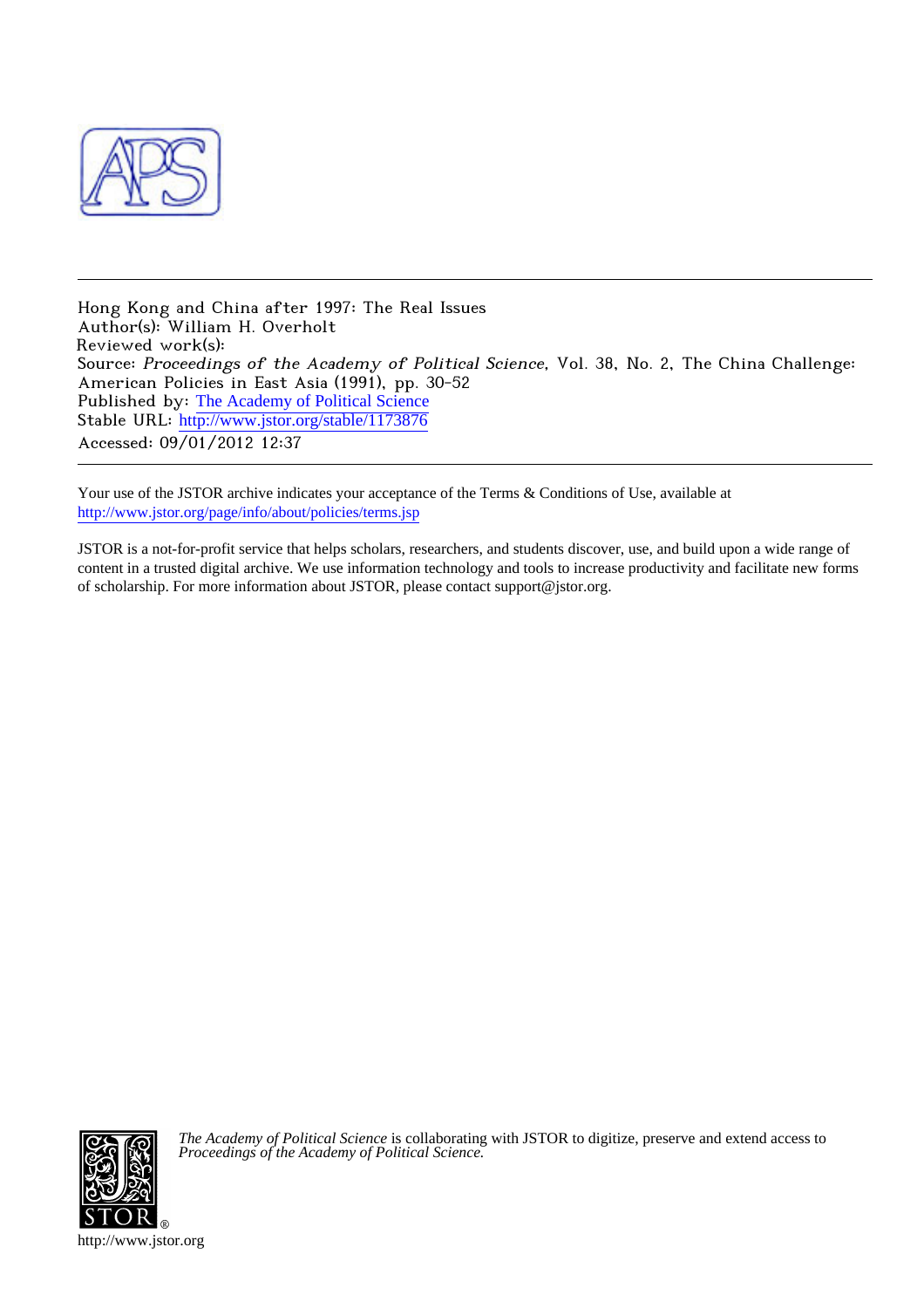# **Hong Kong and China after 1997: The Real Issues**

## **WILLIAM H. OVERHOLT**

**Since the Tiananmen Square incident in June 1989, the conventional wisdom has been that when Hong Kong reverts to China in July 1997 China will promptly use its newfound sovereignty to cripple Hong Kong. In this view, China cannot be trusted; therefore, the Joint Declaration of 1984, which promises Hong Kong fifty more years of capitalism after 1997, is worthless. Moreover, the Basic Law, China's recently enacted constitution for Hong Kong, is not democratic, and it can and will be used to subvert freedom and the free market. Knowing this, Hong Kong's inhabitants and its capital are fleeing to a degree that will destroy its viability in anything like its present form long before 1997.** 

**This view raises many questions. First, if that is what Beijing intends to do, why has it decided to wait until 19977 For at least three decades, China could have absorbed Hong Kong simply by walking in and taking it. The British garrison was pitifully small, could not have been reinforced to counter a Chinese invasion, and would not have been reinforced even if it could have been. In fact, to conquer Hong Kong, all China had to do was to cut off the water supply. Hong Kong is not like the Falkland Islands geographically, strategically, demographically, or psychologically.** 

**Moreover, even in its moments of greatest insanity, China has chosen to protect Hong Kong. The most insane time in several centuries was 1967, the height of the Cultural Revolution, when the degree of turmoil, irrational behavior, and xenophobia exceeded anything that occurred in the Iranian Revolution. But when Red Guards approached the Hong Kong border, China had the local army com**mander clear them away. Most surprisingly, China – concerned about the impact **on Hong Kong-refused to accept sovereignty over Macau when Portugal attempted to give it back.** 

**During tense periods of Sino-British negotiations over Hong Kong's future**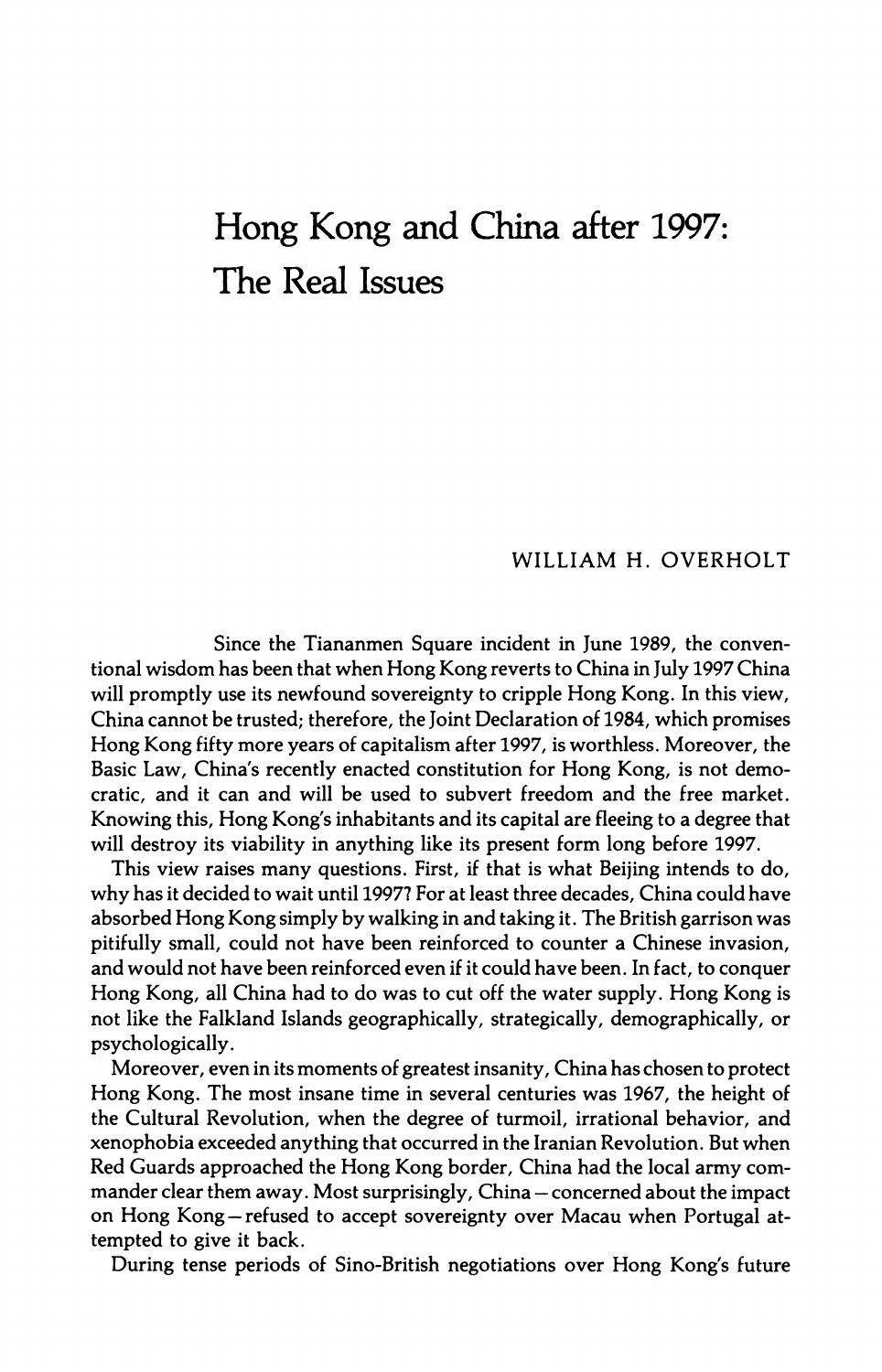**from 1981 to 1984, China subsidized financial stability in Hong Kong. Since that time, China has made huge investments in Hong Kong. The Bank of China Building, Asia's tallest structure, symbolizes China's investments in Hong Kong real estate, buildings, and companies. The Bank of China has located 14,000 of its total 20,000 employees in Hong Kong. China has large holdings in Hong Kong companies, such as HK Telecom and Cathay Pacific Airways. If it plans to take arbitrary actions that would severely damage the Hong Kong economy, these huge investments by a regime short of capital make no sense whatsoever.** 

**China refrained from taking Hong Kong neither from fear, nor from legal concern (China has always refused to recognize the legality of Britain's Opium War acquisition), nor from concern over the reactions of third parties, but from self-interest in the perpetuation of Hong Kong in its present role. This self-interest derives from an age-old dilemma. For centuries, China has been socially and politically fragile and hence properly frightened of giving foreigners unimpeded access to Chinese society. On the other hand, China has had no choice but to deal with foreigners. The solution has been to deal with them through an enclave**  system. While the form of the enclaves has evolved over time - foreign-run cus**toms services, treaty ports, and contemporary Hong Kong being the principal variants - the basic enclave strategy has persisted. Periodically, China has tried**  isolation, but that is always a disaster-either because the foreigners force open **the door or because China's economy collapses when deprived of foreign technology, trade, capital, and stimulation. The ruthless termination of the foreign concessions and treaty ports other than Hong Kong was an aspect of China's failed attempts to resolve its problems through isolation.** 

**Since 1978, China has definitively abandoned isolation. Even the current conservative leadership does not propose to close the door. Consequently, China's ancient dilemma has become worse. With tens of thousands of its citizens abroad, and with trade having risen from \$29.3 billion in 1979 to \$111.6 billion in 1989, China's contacts with the outside world have multiplied and will continue to do so. But these contacts have also exposed China to foreign ideas and standards (as Deng Xiaoping says, opening the window lets in flies and mosquitoes), and Chinese Communist society has become more vulnerable. With the worsening of this dilemma, China's need for enclaves has expanded, not contracted. This ensures that Hong Kong will not go the way of Weihaiwei or the old foreign concessions in Shanghai and elsewhere.** 

**China has in fact responded by enlarging the enclaves. Since Deng gained the helm, China has created numerous other investment zones, thereby broadening the enclave strategy to encompass far larger populations and territory and, more important, far greater impact on its development. The new conservative leadership has cut back some of the special advantages of these zones, but, as with the broader strategy of economic opening, has not reversed course. It is in fact creating a new investment zone, Pudong near Shanghai, one-third the size of Singapore. It is discussing policies that conservative critics inside China denounce**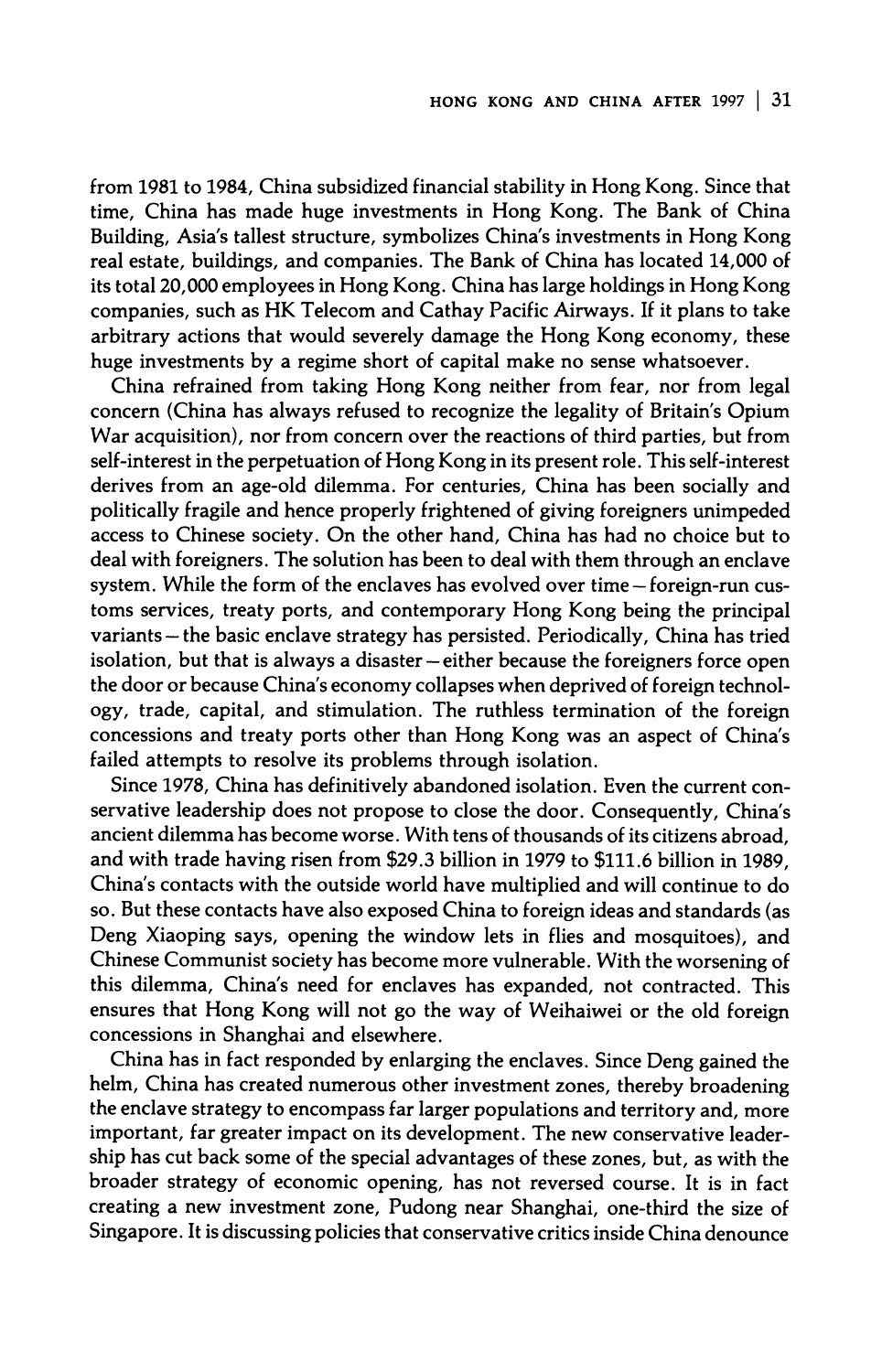as Hong Kong imperialism - moving the effective border back so that Hong Kong **would incorporate Shenzhen and attaching Guangdong to Hong Kong in a joint development program.** 

**China recognizes that it has a vital interest in Hong Kong, repeatedly articulates its interest in Hong Kong's "stability and prosperity," and whenever necessary takes action to preserve its interests. The interest in Hong Kong's capitalist prosperity, and the strategy for preserving it, are one of the few areas of consensus for China's otherwise deeply fragmented leadership. Current Beijing officials, dissidents, and scholars with access to the leadership's deliberations on Hong Kong all testify to that consensus.** 

## **Can China be Trusted?**

**The analysis of China's self-interest can shed light on a second central issue whether the government can be trusted to implement its promise of fifty years of post-1997 autonomy and capitalism for Hong Kong. After the June 1989 Tiananmen Square massacre, it became popular to argue that China's promises could not be trusted and therefore Hong Kong could not rely on the Joint Declaration of 1984 for Hong Kong's future autonomy.** 

**This extremely negative view displaced the previous, overwhelmingly positive conventional wisdom that China had never dishonored a major international commitment and therefore could be trusted to honor this one in exactly the way it was interpreted by Western press commentators. Truth lies in the middle of these extreme views. Contrary to post-June 1989 wisdom, it remains true that China has never dishonored a major international commitment, but it should surprise nobody that it interprets the Joint Declaration in its own way.** 

**China's record for honoring its commitments is indeed unusually strong. In some ways, its record is superior to those of the major industrial democracies. But it is also true that China tends to write agreements that are subject to considerable adjustments of interpretation, depending on the circumstances and the interpreter (as if it had a particularly good Western lawyer). For instance, it gave Tibet**  autonomy under central leadership - and autonomy got the emphasis during the **negotiations while central leadership got the emphasis later. Thus, there is a dual lesson in any survey of China's behavior: first, after setting aside many footnotes about commercial behavior that is different from the West's, its credibility at honoring most formal agreements is remarkably good; second, it is vital to understand how Beijing interprets those agreements and to understand that its interpretation will of course align with its self-interest. Whether the Hong Kong agreement works disastrously like Tibet's or well like some agreements with surrendered Guomindang generals depends on Beijing's perception of its selfinterest.** 

**One positive aspect of the record is clear. The ups and downs of Chinese domestic politics have rarely interfered with honoring international agreements. The principal exception was mob behavior toward diplomats at the height of the**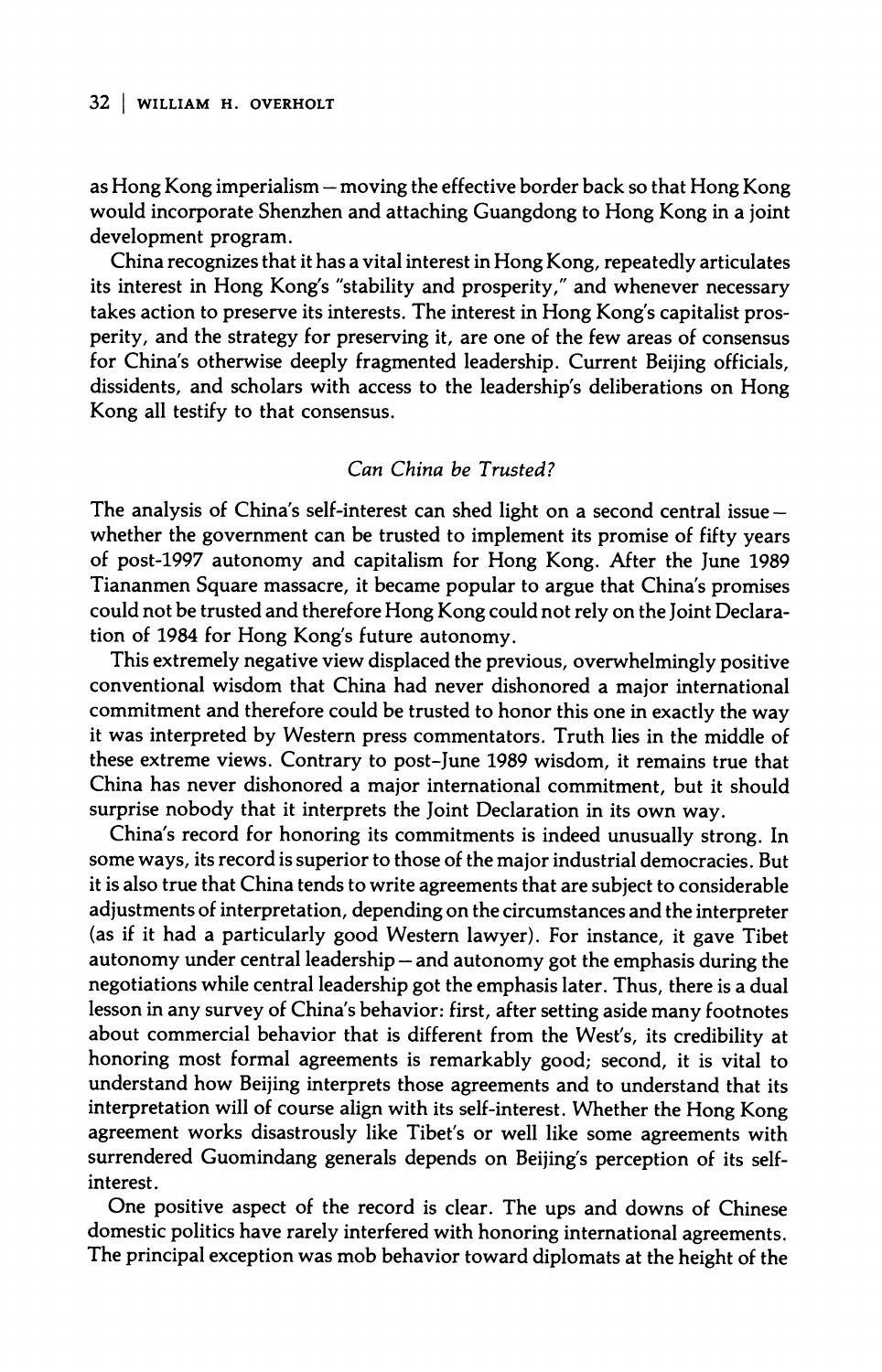**Cultural Revolution. This must be reassuring to those concerned about Hong Kong's fate, given the periodic power struggles in Beijing. And the reassurance is overwhelmingly strengthened by China's enduring consensus that Hong Kong should continue in roughly its present form-without the British government.** 

**China made no international promises about its handling of domestic political behavior focused on Deng's commitment to the Four Principles, ensuring the persistence of socialist economics and Communist politics in China. His oftrepeated oaths on this subject were widely ignored before Tiananmen Square. Afterward, the real problem would seem to be not that he broke his promises but that he kept them.** 

**More negatively, the Joint Declaration contains exactly the kinds of ambiguity noted above with respect to Tibet. On the one hand, the Joint Declaration says that Britain will govern Hong Kong until July 1997 and then Hong Kong will have the same system for another fifty years. Most Western journalists took this to mean that Britain could do whatever it liked in restructuring Hong Kong's politics toward democracy and that China was stuck with the results. On the other hand, the Joint Declaration also says that Hong Kong will be governed by a Basic Law, to be written by China.** 

**To the surprise of most Western editorial writers, China has emphasized the latter clause. It has, moreover, instructed Britain on the necessity of "convergence," namely that what Britain does before 1997 should fit the Basic Law. Most Western commentary has treated all of this as China's treachery over its promises, compounded by Britain's betrayal of its principles.** 

**It is better understood as a typical diplomatic agreement, where differences of view that cannot be resolved are papered over by including in the agreement crucial ambiguities or even euphemistically worded contradictions that have to be resolved later. In the later resolution, China held all the power, while Britain held little aside from the ability to destroy Hong Kong before it left. What China and Britain did was neither treachery nor betrayal but diplomacy. Anyone who ever parsed a Strategic Arms Limitation Talks (SALT) treaty would understand.** 

**China's actions in Tiananmen Square were murderous, incompetent, and uncivilized; but they broke no promises and implied nothing about promises made to Hong Kong. Moreover, those actions were not a break with the past. China has always treated dissidents brutally, honored its international agreements, and protected Hong Kong. These three continuities are not inconsistent.** 

**The prospects for China's honoring its agreements over Hong Kong rest on three foundations. First, China has an excellent record in honoring past agreements. Given the great importance of Hong Kong (and the high risks to China if Hong Kong somehow goes wrong), given the ambiguity of the agreement, and given that Hong Kong is predominantly a domestic issue for China, this pillar might be regarded as weak if taken alone.** 

**Second, China has frequently stated its determination to use the success of the "one country, two systems" formula as a basis for eventual unity with Taiwan. Despite the psychological setback to this strategy after Tiananmen Square, China**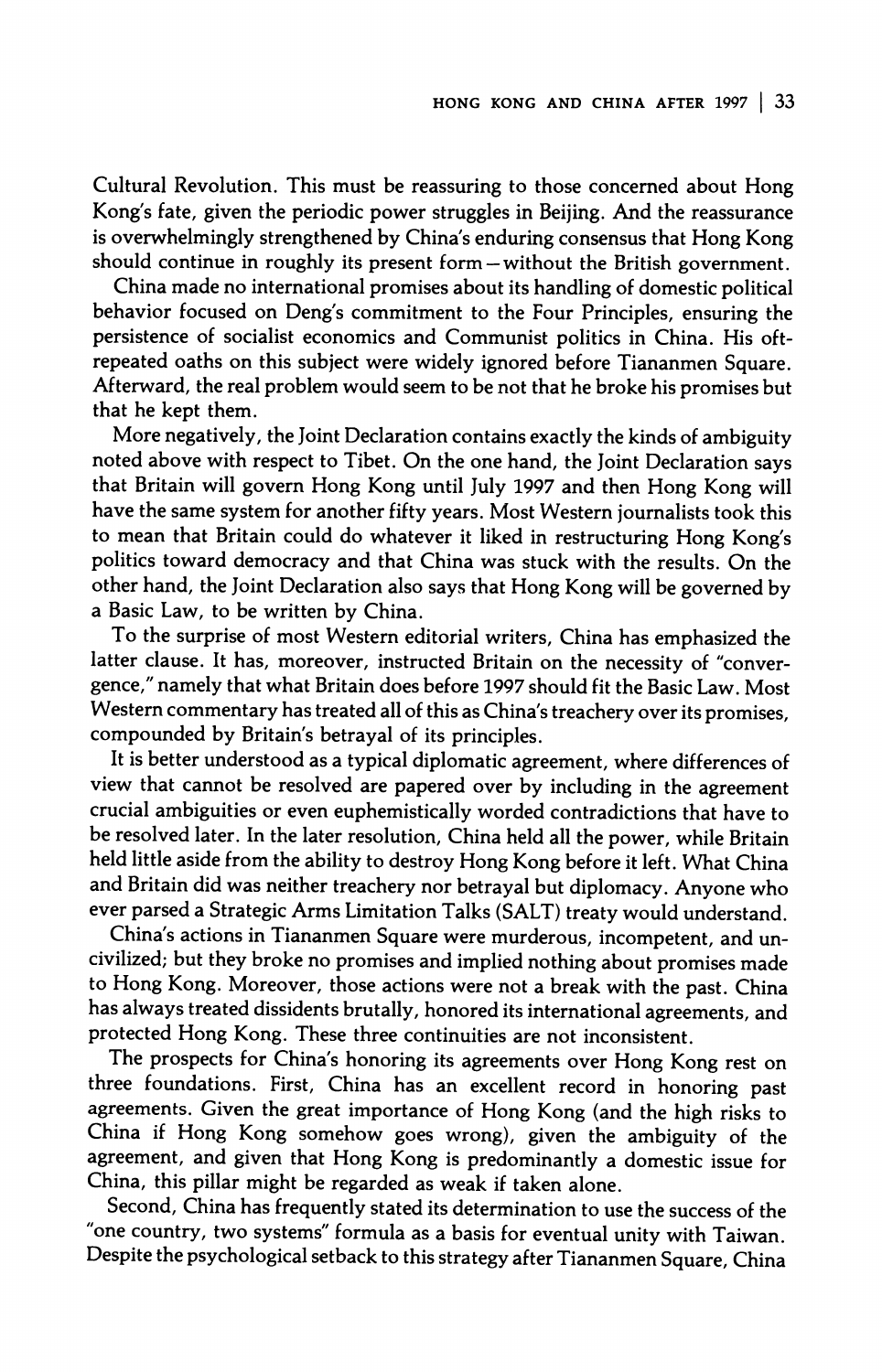**has stuck to it without deviation under both liberal and reactionary leaderships. And if unity is measured in broad functional terms, the strategy is working: despite Tiananmen Square, Taiwanese investment and tourism are increasing, Taiwan is about to legalize two-way trade, the People's Republic of China (PRC) and Taiwan are about to begin direct air service, and the Taiwanese diplomatic stance is becoming more flexible almost monthly.** 

**Third, and most important, China's vital economic self-interest is at stake. Two-thirds (65.7 percent) of foreign direct investment in China between 1978 and 1987 came from Hong Kong. Some 25 to 30 percent of all Chinese foreign exchange earnings come through Hong Kong, and most of China's technology purchases and managerial advice come through Hong Kong. Behind China's spectacular growth in the 1980s were two key trends: imports from Hong Kong grew at an 85 percent annual rate, and Guangdong Province, adjacent to Hong Kong, had a phenomenal real growth rate of 35 percent a year. The terms of the Joint Declaration are the minimum China needs to make Hong Kong work as an efficient enclave and relay point for capital, technology, trade, and tourism.** 

**Finally, the post-Tiananmen Square period has severely tested China's promises to Hong Kong. The Chinese leadership was fearful of instability at home, determined to repudiate the excesses (as it saw them) of its liberal predecessor, and, not incidentally, furious at the way Hong Kong residents demonstrated against the leaders. In this difficult period, China took firm steps to control its own organizations in Hong Kong and to prevent subversion by Hong Kong, but**  its senior spokesmen repeatedly promised - for a while - that there would be no **retribution against people who demonstrated inside Hong Kong against Chinese policies. On 4 April 1990, the most reactionary top leader in China's conservative leadership, President Yang Shangkun, affirmed in the preamble to Hong Kong's Basic Law that "the socialist system and policies will not be practiced in Hong Kong." For this leadership, in this particular period, such commitments showed considerable restraint and willingness to honor promises under pressure.** 

**One thing China did not promise Hong Kong was Western democracy. It did promise "a high degree of autonomy" and that Hong Kong people would rule Hong Kong- promises subject to many degrees of interpretation short of treachery - and it committed itself to Hong Kong's "stability and prosperity." None of these promises implies a Western democratic system.** 

**More interesting, neither did the British negotiators, whose view most of the time was that the future Hong Kong should be as much like the present Hong Kong as possible. Present Hong Kong is not a democracy. It is a consultative colony. It is an admirable, successful, prosperous, and reasonably free consultative colony, but not a democracy. Hong Kong is ruled from London through a governor. The governor consults a variety of elite local bodies, some of whose members are elected by a tiny electorate. The virtues of this system are that it is politically benign; allows broad personal freedom, a free press, and an independent judiciary; and is enormously prosperous because of a free-wheeling capitalism that no populist democracy would ever tolerate.**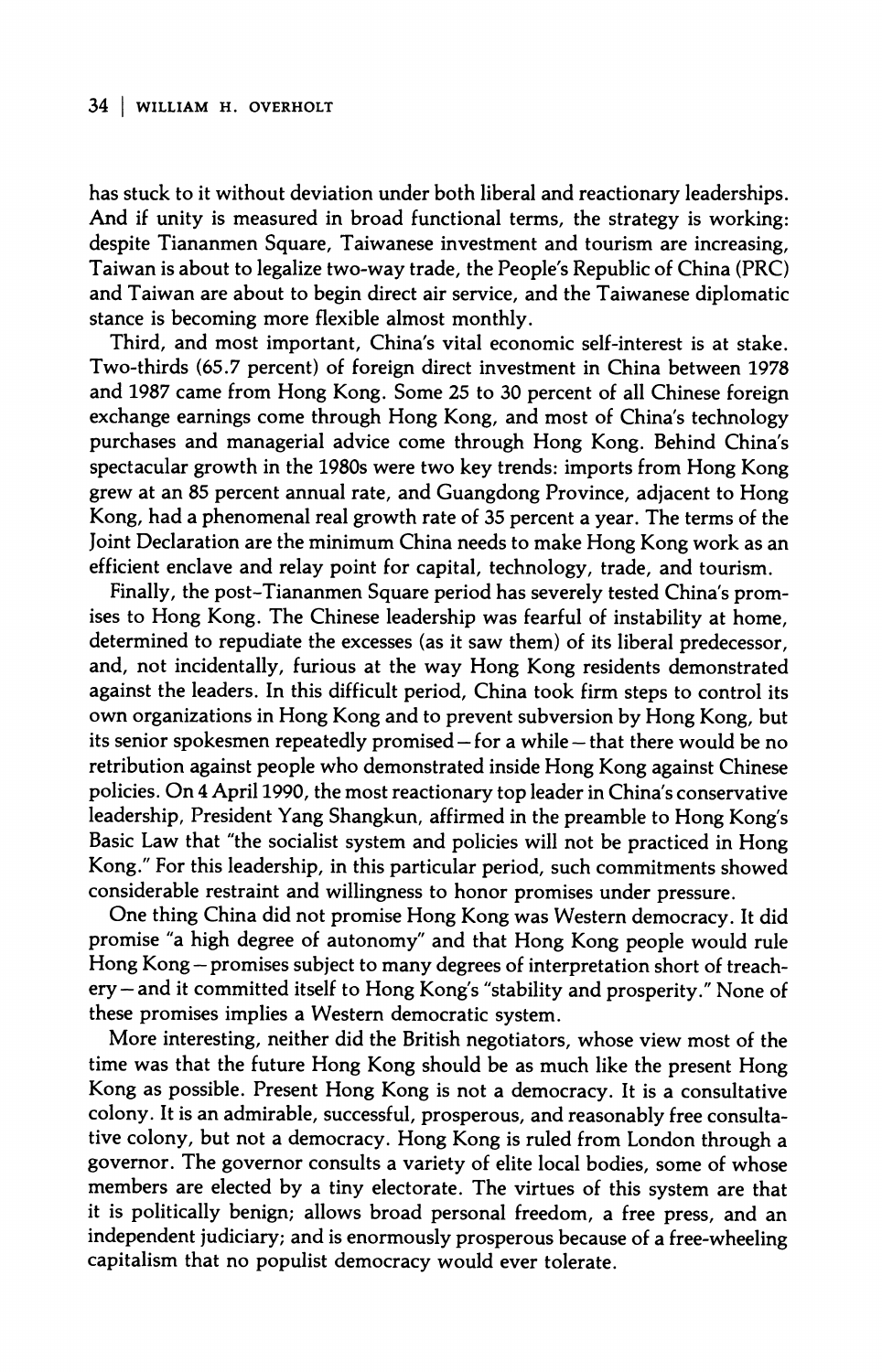**In order to perpetuate this system insofar as it is possible, Britain believed that it would be dangerous to create a political vacuum and that it was therefore essential to mobilize public support through a broader system of elections. But the effect of elections on policy was to continue being buffered by indirect election of the governor and councillors. Britain did not intend to incur any risk of populism.** 

**There is a certain convergence between the British theory of how to govern a colony by consultative colonialism and the Chinese theory of how to govern a country by democratic centralism. The difference is not in the structure but in the use of the structure: Britain uses the structure for liberalism and capitalism, while the Chinese leaders use it in China proper for communism and socialism. In Hong Kong, China has promised to use the structure for capitalism and to include elements of liberalism (such as the free movement of people and capital) that are essential to making capitalism work.** 

**It is noteworthy that Hong Kong's Chinese business elite, which serves as the consultative fulcrum of consultative colonialism, largely shies away from full-fledged Western democracy. Equally, some of the central British institutions that make Hong Kong successful deviate widely from accepted practice in Western democracies. (ICAC, the anticorruption agency, was at some pains after the 1990 enactment of a bill of rights in Hong Kong, to point out how severely the bill would constrain its activities. The British government takes great and justifiable pride in the results of ICAC but refrains from publicizing its methods. Chinese Prime Minister Li Peng could come to love ICAC.)** 

**It would be wrong to ignore structural differences. For instance, the Chinese leaders rule through a political party and do not allow judicial autonomy, whereas the British deemphasize political parties and insist on judicial autonomy. Behind British colonial rule is the benign Westminister Parliament, whereas behind China's Basic Law lie the rough games of the National People's Congress (NPC). But it would be obtuse to miss the degree of similarity: the two sides have in mind structures that are sufficiently similar to allow a workable convergence; and, in the case of Hong Kong, China conceded that its goals (ensuring a flow of foreign capital, technology, and social techniques into China while keeping foreigners' access to China proper limited) can be attained only by allowing the structure to continue pursuing a largely capitalist and liberal path.** 

**In short, Britain has always been a willing accomplice in subordinating democracy in Hong Kong to stability and prosperity. And this may be wise rather than unprincipled. Hong Kong is small, divided by severe ethnic rivalries, intensely fearful, transient in population, confused in loyalties, vulnerable to triad pressures, and irredeemably neither a nation-state nor a city-state. It is part of China and universally acknowledged to be so. It continues to exist exclusively because of its value as an economic utility. It maintains stability only by virtue of policies, growth rates, and numbers of police that have never been characteristic of liberal democracies. Under such circumstances, the prospects for democracy are inherently poor.**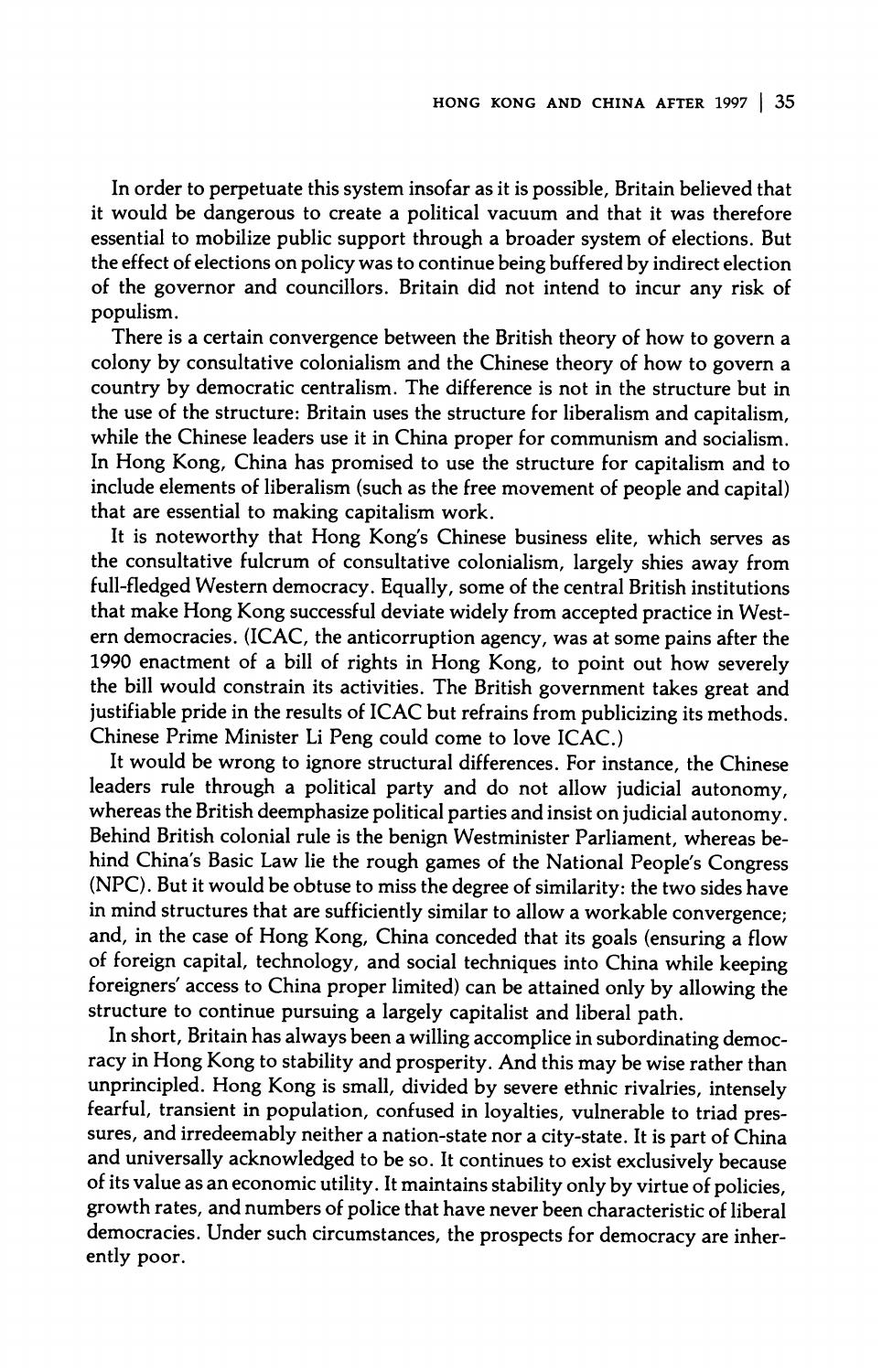#### **36 | WILLIAM H. OVERHOLT**

**A system that will allow direct election of only twenty out of sixty legislators, that will permit Chinese review of laws concerning foreign affairs and national security, and that will choose a governor through an electoral college ratified by China's NPC is hardly a democracy. It is also more than could reasonably be expected based on historical experience elsewhere.** 

**Despite the shortfall of democracy, the prospects for maintaining a high degree of personal liberty, press freedom, and judicial fairness (by Third World standards) alongside stability and prosperity are far from hopeless. Britain has striven to achieve this; and if it were to succeed in any significant measure, the appropriate world response would be to applaud a noble achievement and to measure that achievement in comparison with the real alternatives, which are quite visible - and quite appalling - in neighboring societies.** 

## **Hong Kong's Economic Vulnerability**

**China has a powerful interest in making its Hong Kong system work,and it has established a system that could work well. But any system can be mismanaged. Although China will have great influence, it lacks Britain's centuries of experience with light-handed colonial management. Chinese residents of Hong Kong fear that there might be circumstances under which China could invoke nationalsecurity concerns to deprive them of rights to which they are accustomed. Companies fear that there might be circumstances under which, for instance, disputes with Chinese companies might rise to the level of the National People's Congress and be settled under Chinese law. Hong Kong banks fear that the Bank of China will assert itself in damaging ways. And everyone fears China's epidemic corruption.** 

**Such fears have not, so far, seriously damaged the economy, but they have induced widespread efforts to escape Chinese legal jurisdiction. Most major companies have relocated their legal domicile to more trustworthy jurisdictions; most notably, Jardines to Bermuda, Hongkong and Shanghai Bank to London. And a major proportion of the educated population has said it is interested in the possibility of emigration. To what extent has this endangered the future of Hong Kong as a prosperous, stable, free enclave?** 

**The shift of legal domiciles by Hong Kong companies has no economic or political consequences; they do not shift their business along with their nameplate. But there are some real business shifts. Many companies have diversified their business geographically beyond what would seem to be justified by purely business calculations. This is difficult to quantify, since there is a natural logic to the diversification of many extraordinarily successful companies by taking over their Western counterparts. Nonetheless, particularly among the major British companies, there is clearly some deliberate diversification; for instance, Hong Kong Land is not investing aggressively in Hong Kong. Likewise, Hong Kong companies tend to borrow heavily for Hong Kong investments and then put considerable investments overseas. Is this capital flight from a dying Hong**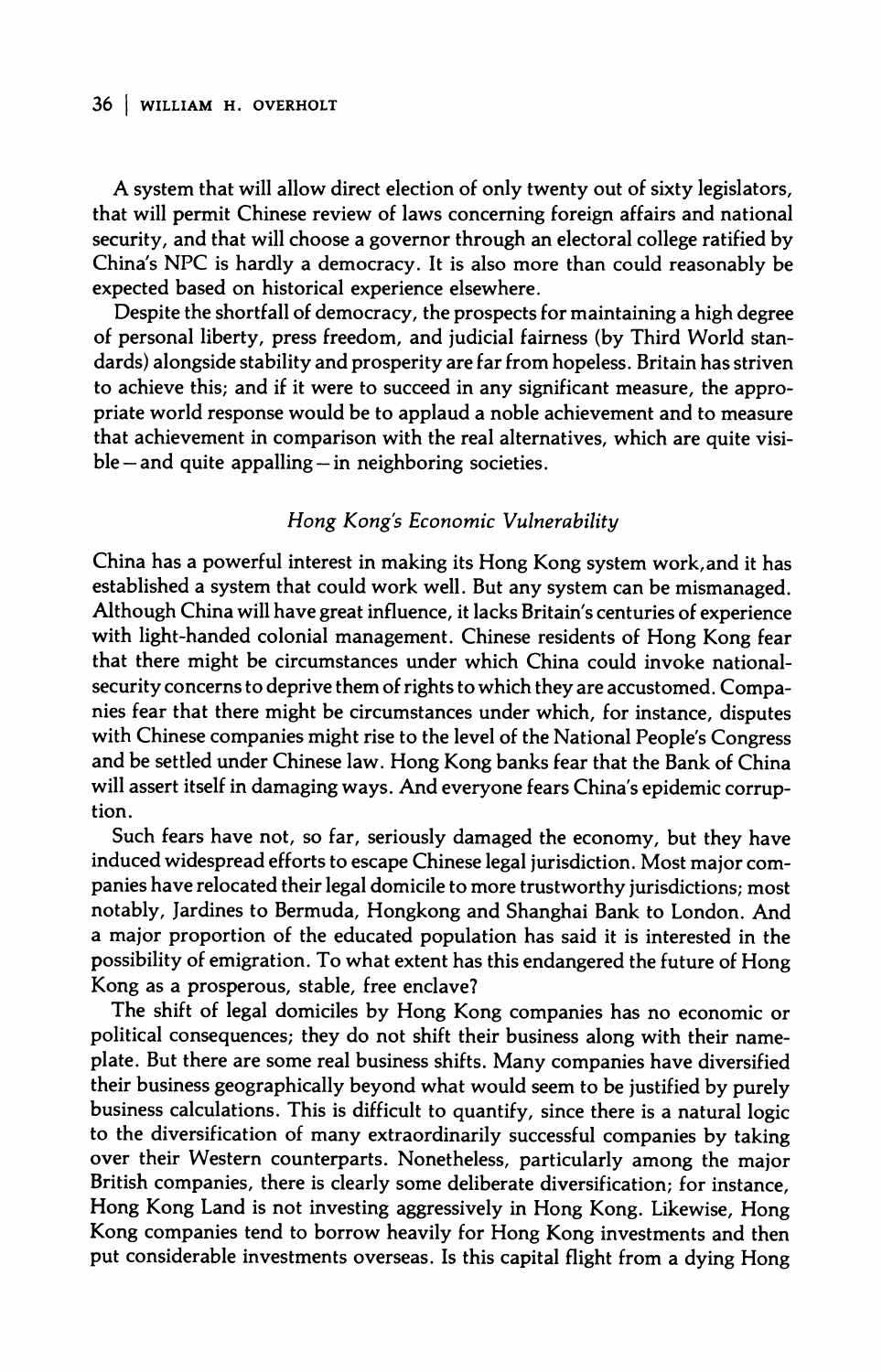**Kong or aggressive acquisition by a dynamic Hong Kong? Predominantly it is the latter, although there is certainly significant diversification based on fear.** 

**Similarly, more individuals are keeping money offshore, and the average individual may be keeping somewhat more of his money offshore. These trends are definitely real but easily exaggerated. Hong Kong money has always been footloose. Individuals as well as firms have always kept a high proportion of their assets overseas. The proportions have increased, but if capital flight were too vast, there would be upward pressures on real interest rates and downward pressures on the Hong Kong dollar that simply are not there.** 

**The most vital issue is not capital but people. People, especially the most skilled workers, are leaving Hong Kong in large numbers: about 45,000 left annually from 1987 to 1989, roughly double the rate in 1984. The rate is expected to rise to perhaps 60,000 in 1991, reflecting the Tiananmen Square incident. This high rate of emigration disrupts offices, creates skill shortages, and worsens Hong Kong's currently severe inflation. To pessimists, the brain drain means doom.** 

**For perspective on this admittedly serious problem, one can compare Hong Kong with Singapore. The press is as unanimous about Singapore's economic success and excellent economic prospects as it is about Hong Kong's morbidity. Prime Minister Lee Kuan Yew, in his 1989 National Day address, bemoaned the 1988 loss of 4,707 families from Singapore's top 25 percent, up from only 1,000 earlier in the decade.' Singapore has less than half the population of Hong Kong and its brain drain has risen much faster. It involves the same kinds of people emigrating to the same countries (largely Canada, Australia, and the United States) for similar reasons (disdain for current rather than prospective political constraints in their lives). And it is proportionately much more serious, because Singapore previously had a policy of severely restricting higher (especially postgraduate) education and consequently has a proportionately much more limited pool of high-level skills. Considering all these factors, its loss of talent has been of a similar order of magnitude.** 

**The brain drain can hardly imply doom for Hong Kong and be consistent with rosy optimism for Singapore. It is in fact a serious but manageable problem for both countries. Hong Kong is just beginning to experience a return flow of people (10 to 15 percent of the outflow but highly concentrated among the most talented and ambitious emigrants) who have already received their Canadian and Australian passports, and it is the recipient of a vast inflow of highly talented people from Japan, North America, Western Europe, and Southeast Asia. In addition, many of China's most talented people are also immigrating-older people who have achieved such influence that they and their families can move to Hong Kong and younger people who have the ability to seize educational or job opportunities abroad.** 

**The notion that Hong Kong is politically doomed is usually substantiated by reference to the 1989-90 economic downturn. The downturn has indeed been dramatic; the 13.8 percent real growth rate in 1987 fell to 2.5 percent in 1989 and probably to a similar figure in 1990. By extrapolating, one can indeed arrive at**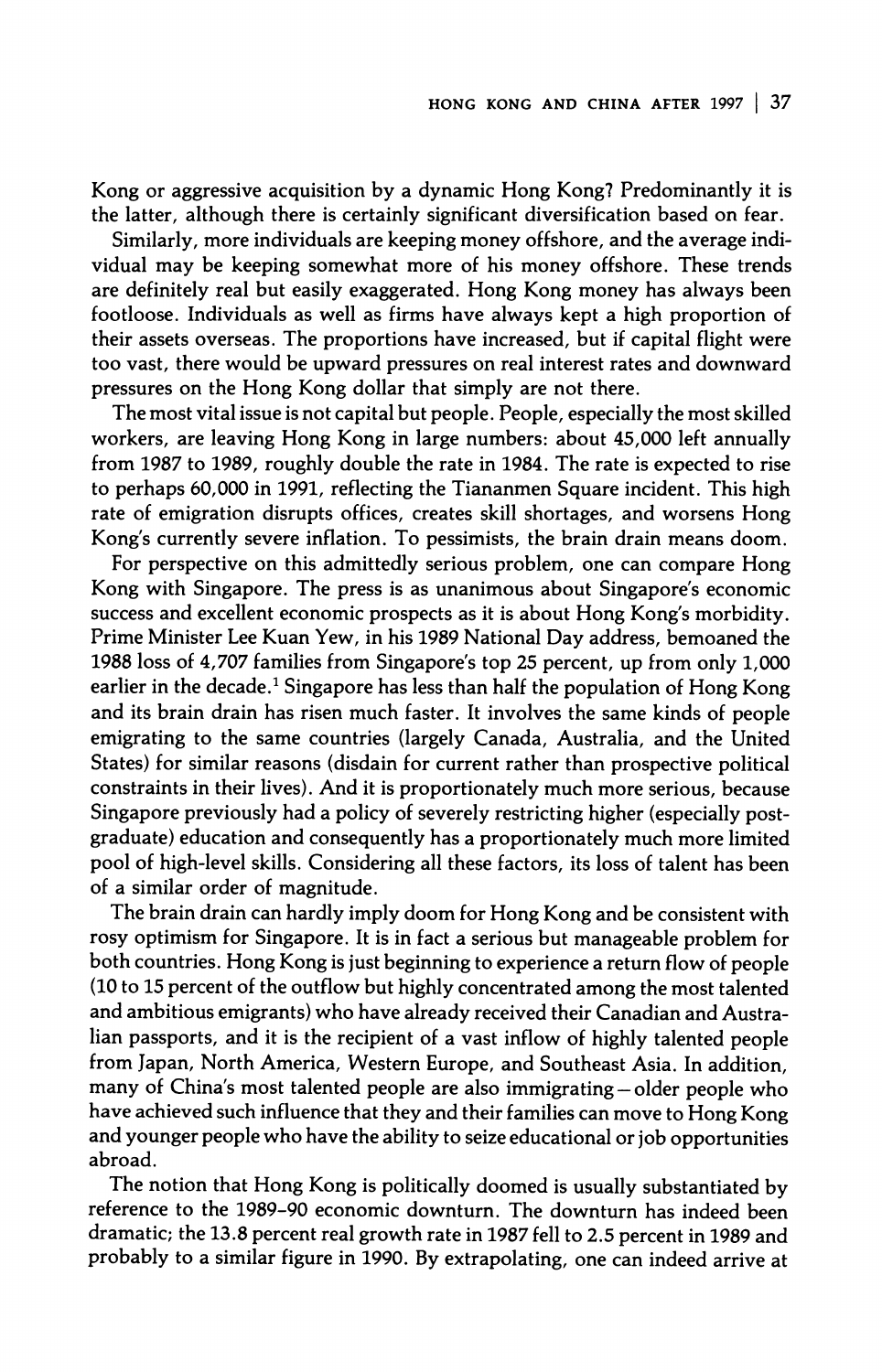**a doom-laden conclusion. However, the evidence is that Hong Kong is experiencing a typical Hong Kong cycle, not a monotonic trend. Periodically, it goes through such cycles. Booms occur when the American and Chinese economies are strong and when a weak United States dollar weakens the Hong Kong currency and encourages exports. Down cycles occur under opposite conditions. For instance, the strong United States dollar forced down Hong Kong exports in 1985 to a level that created negative real growth. For much of 1988-90 Hong Kong faced a cyclically weak American economy, a cyclically weak Chinese economy, and a strong United States dollar, compounded by major political uncertainties. In consequence, it suffered a cyclical downturn very much like the one in 1981- 82. That downturn was followed by a great upturn and a historic bull market. When the foreign economic factors turn up, the Hong Kong economy will turn up also. Historically, political problems have been consequential when the economy was in difficulty but far less significant when the economy was booming. This pattern is likely to repeat itself.** 

**Moreover, since Hong Kong is much more than just a supplier for China, it can prosper even when China experiences political and economic trauma. The lesson of Tiananmen Square was not that Hong Kong businesses in China are at risk, but that, even in a time of terrible strife in Beijing, not one Hong Kong factory in southern China (where most are located) suffered any loss of production. And few of these businesses are dependent on Chinese demand. Most are processing centers for goods that will eventually satisfy Japanese, European, or American demand. China can experience vast political strife together with frightening economic downturns, as in 1958-61 and 1966-68, and Hong Kong can still grow.** 

**Even if Hong Kong's problems are manageable in themselves, one could argue that they may sap its competitiveness, a potentially fatal problem in this hypercompetitive region. To test this idea, it must be examined for each of Hong Kong's major roles.** 

**Hong Kong's first role is as an air lock for China, an entry point for technology, capital, management skills, and ideas. No other country can compete with Hong Kong in this respect. In theory, the special economic zones could become competitors. In practice, they have become colonies of Hong Kong because its investment totally dominates these zones. In the future, Shanghai or even Taiwan could become competitors, but that possibility is decades away.** 

**Hong Kong's second major role is as a major financial center, the world's third largest if measured by the number of banks present or fourth largest if measured by the number of offshore loans originated. Hong Kong is also a major center for funds management, with U.S. \$114 billion under management, as compared with \$15 billion in Singapore. Most potential competitors are disqualified from the start: Bangkok because its telephones and infrastructure are inadequate, Manila and Jakarta because of that and many other reasons, Kuala Lumpur because it is politicized, and Taipei because its security environment is restrictive. Tokyo is the region's capital for the distribution of loans, but it cannot take over Hong Kong's origination role because it is too expensive, the language is not yet**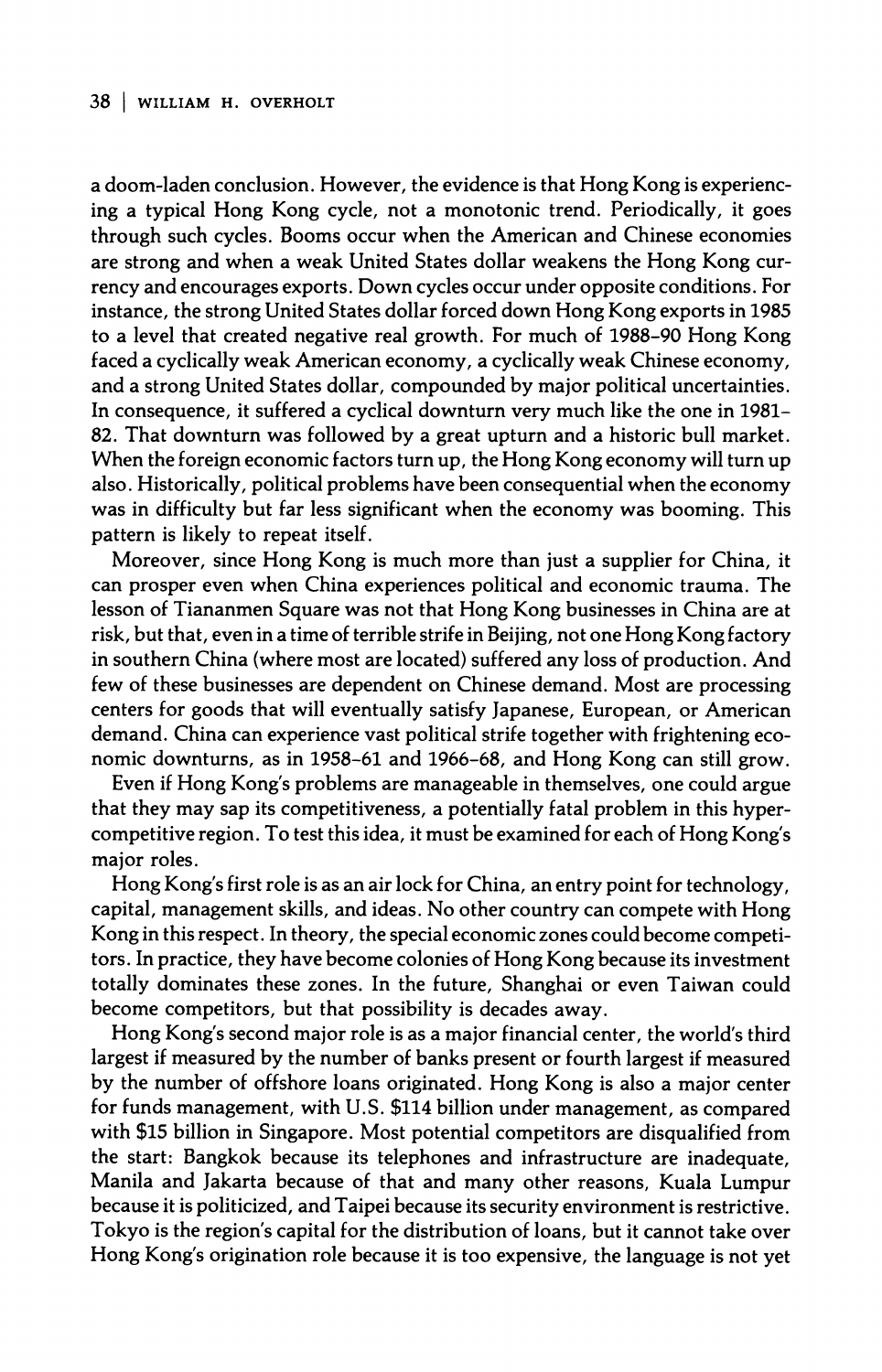**widely understood by foreigners, Japan's culture is both esoteric and xenophobic, and its financial markets are so large and complex that they are becoming allabsorbing preoccupations for Tokyo financial executives.** 

**That leaves Singapore, a serious competitor with none of the above deficiencies, which has managed to surpass Hong Kong in the volume of foreign-exchange transactions. But Singapore's tight controls on most markets and on the press will limit its role until controls are changed-and there is no prospect of early change. Most modern financial enterprises need the Asian Wall Street Journal, the Far Eastern Economic Review, and other publications that are banned in Singapore, and they cannot thrive in an atmosphere of heavy-handed business regulation.** 

**It is noteworthy that, despite Singapore's years of campaigning to attract Hong Kong workers, only thirty-five actually moved from 1985 to 1988. This writer**  received almost as many résumés from Singaporeans wanting to move to Hong **Kong as the total emigrants from Hong Kong to Singapore in these years. Hong Kong people seek Singapore residence permits as an insurance policy but most do not want to move there. There are unofficial reports that after Tiananmen Square 500 to 600 people accepted Singapore's offer of permanent residence permits; but even if this is true, Singapore emigration to Hong Kong in four years (873 people) was greater than Hong Kong emigration to Singapore in five years. Proportionately, Singapore migration to Hong Kong was more than double. Singapore officials confirm privately that similar trends continue.** 

**Hong Kong's third role is that of a major manufacturer. Actually, Hong Kong is going out of the manufacturing business, except for certain specialized sectors. But it is becoming the manager of manufacturing in southern China. Like New York, Hong Kong has evolved from manufacturing to management, design, and finance. The roughly 2 million employees of Hong Kong firms in China are double the total number of workers in Hong Kong itself. There are many competitors for this role, but there is also plenty of work for all of them, and Hong Kong's role as a manager and designer is increasingly a regional one, with factories in Thailand, Malaysia, Indonesia, and even Sri Lanka.** 

**A fourth major role for Hong Kong is as a regional headquarters. Most major firms require a headquarters in Tokyo and another for non-Japan Asia. In addition to the reasons for choosing Hong Kong or Singapore as a financial center, tax and other incentives make these two city-states the locations of choice. Hong Kong is regarded as a superior environment for cultural and entertainment opportunities, but Singapore has a more placid physical and social ambience. Both city-states appear to have entrenched roles in this respect, depending on a particular firm's sector and geographic orientation. There is no evidence of a large net movement of headquarters from Hong Kong to Singapore; some, such as British Airways, have moved the other way. The number of regional headquarters in Singapore is somewhat exaggerated by firms' tendencies to set up a miniregional headquarters in Singapore (often reporting to Hong Kong), in order to qualify for Singapore's special headquarters incentives.**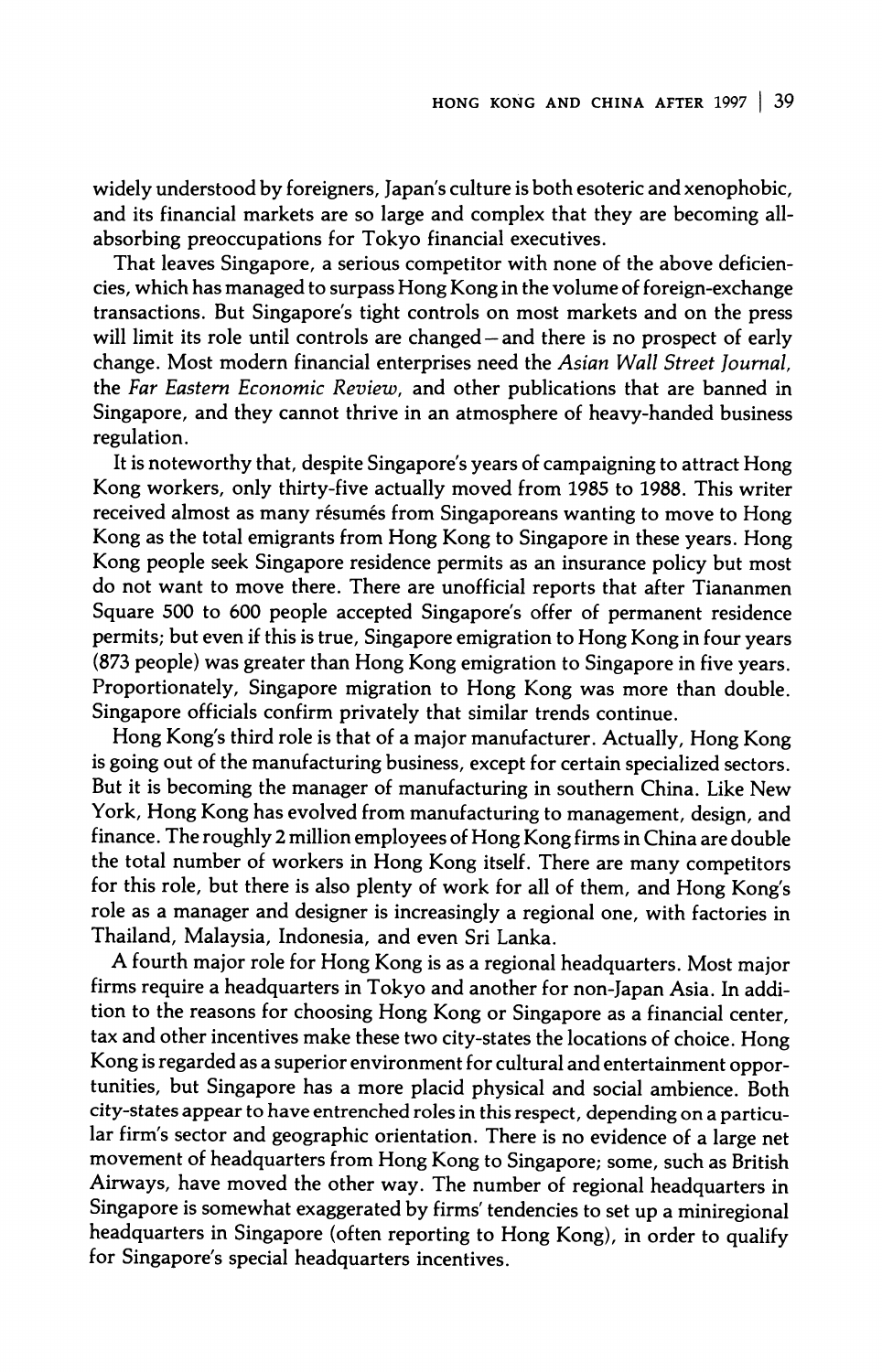**Hong Kong is also Asia's press center. No other country offers comparable facilities and press freedom. Singapore has superior printing capabilities but it severely restricts press freedom. In the next few years, there will be no serious competitors for Hong Kong's role. However, depending on China's attitude, Hong Kong's long-term attractiveness in this area could weaken substantially at a time when one can imagine possible improvements in Singapore or Bangkok. This is a role that Hong Kong can lose. China will certainly be tempted to curb "slander" and "rumors" about China, as Lee Kuan Yew currently does in Singapore; but today, under Li Peng's conservative regime, the Asian Wall Street Journal is available in China and banned in Singapore.** 

**The roles as an airlock for southern China and as a manager of huge manufacturing industries, together with its superb harbor and world-class communication and transport facilities, ensure continuation of Hong Kong's other roles as a major tourism center and entrepot. For two of the past three years, Hong Kong has had the world's most active container port. (Singapore was second, Rotterdam third, and New York seventh in 1988. Singapore took first place in 1989.) Tourism was hurt by the Tiananmen Square incident but has already rebounded.** 

In short, most of Hong Kong's major roles are secure - despite the brain drain **unless deterioration exceeds what seems likely. There is considerable margin for error without losing these roles. China may limit press criticism of itself, Hong Kong may become more bureaucratized, the brain drain may increase, crime and corruption may increase significantly, and China may undergo severe political**  strife in the succession to Deng Xiaoping - but the historical record shows that **Hong Kong could still prosper.** 

**A mainland version of the competition thesis holds that Shanghai is envious of Hong Kong's success and will seek to raise itself by suppressing Hong Kong. As evidence of the seriousness of this risk, some argue that China's bureaucracy dealing with Hong Kong and Macao affairs is dominated by Shanghainese.** 

**This writer has sought to substantiate the thesis of Shanghai red-eye disease through interviews in Guangzhou and Beijing and discussions with figures from Shanghai. The evidence goes the other way. Shanghai perceives its problems as caused by China's excessive taxation, not by competition from Hong Kong. It seems more desirous of emulating Hong Kong than of supressing it. Guangdong officials and scholars express no concern about being suppressed by Shanghai; they believe the Pudong economic zone outside Shanghai will follow a quite different model from their own, and they believe their proximity to Hong Kong and their superior ties to the overseas community ensure their continued success. Objectively, there is plenty of room for both Hong Kong/Guangdong and Shanghai to succeed. Shanghai is not burdened by Hong Kong but by its own internal problems and by excessive taxation. (Shanghai provides the bulk of the central government's revenues.)** 

**The only shadow of validity to this argument is that China's tax problems, exemplified by Shanghai's excessive burden and by declining central-government revenues during a period of extraordinary economic growth, ensure an early**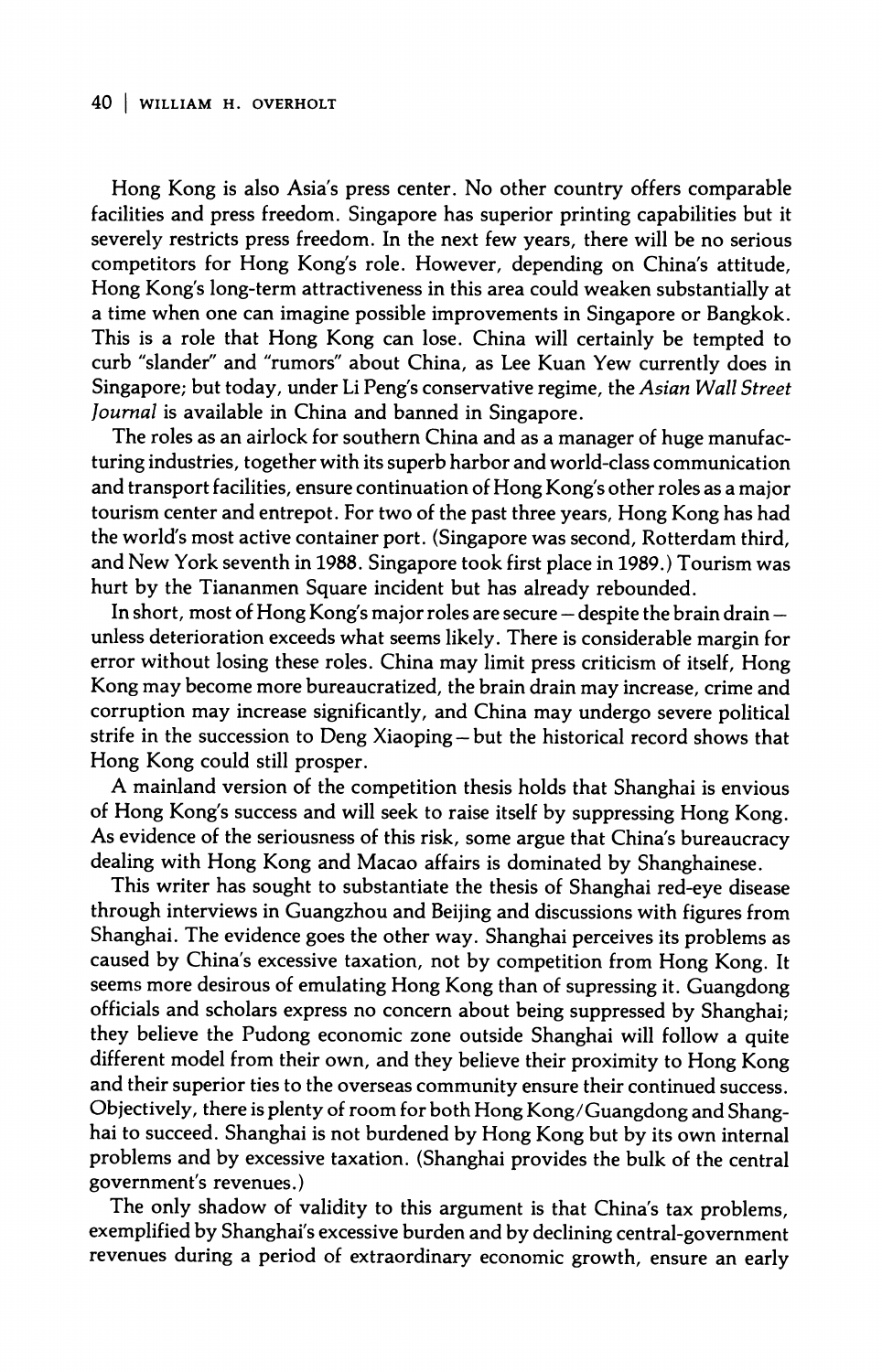**reform of China's tax system. The authors of the forthcoming Eighth Five-Year Plan have told a group of economists, including this writer, that the national tax system will be revamped and that the coastal areas are likely to lose some of their special tax privileges. But a fair tax system is not a Shanghai conspiracy, and Guangdong will retain its special cultural and geographic advantages, along with its head start in developing a modern economic system.** 

## **Implementing "One Country, Two Systems"**

**The central issues of Hong Kong's future concern the ability of both sides to implement a policy of "one country, two systems." There are three prerequisites for success of "one country, two systems": (1) neither side must subvert the other's political system; (2) China must actively support Hong Kong's autonomous capitalist economic system; and (3) Hong Kong must govern itself with economic efficiency. Each of these requirements poses important challenges. Whether one is optimistic or pessimistic, these three issues are the key to the future, so a disinterested analyst calculating Hong Kong's future prospects should focus on these. The only alternative to "one country, two systems" is "one country, one system." Making "one country, two systems" work is therefore a prerequisite for all discussion of future Hong Kong capitalism or liberalism or democracy or economic growth. As a corollary, speaking of democracy without considering the requirements of "one country, two systems" is futile.** 

**After the Tiananmen Square incident, there was much talk of Hong Kong's crisis of confidence and of the risk that China would abrogate its promises and subvert Hong Kong's economic and political freedom. However, the real issue was the opposite. While Hong Kong did indeed have a crisis of confidence, it was not because China tried to subvert it; instead, China initially reaffirmed Hong Kong's freedom to demonstrate against Chinese policies without fear of retribution.** 

**Hong Kong political groups did not stop, however, at demonstrating against Chinese brutality and denouncing it in the press. Some also sent large sums of money to support dissident groups in Beijing and in Paris. Some initiated fax campaigns to send political materials into China. Some helped smuggle leading dissidents out of China. A group led by two strong supporters of democracy called for the overthrow of the Chinese leadership and, according to China, asked the army to turn against the leadership.** 

**China at this point had an even greater crisis of confidence than Hong Kong. A million dissidents assembled in the capital city. The prospect of such a huge dissident movement allied to large amounts of money from Hong Kong appeared to be a serious threat indeed. Hong Kong has a history as a base from which to subvert the central government of China. Moreover, China had lost control of its own apparatus in Hong Kong: its Chinese-owned newspapers were all denouncing their masters, and the New China News Agency (NCNA), which serves not only as China's propaganda arm but also as its shadow government**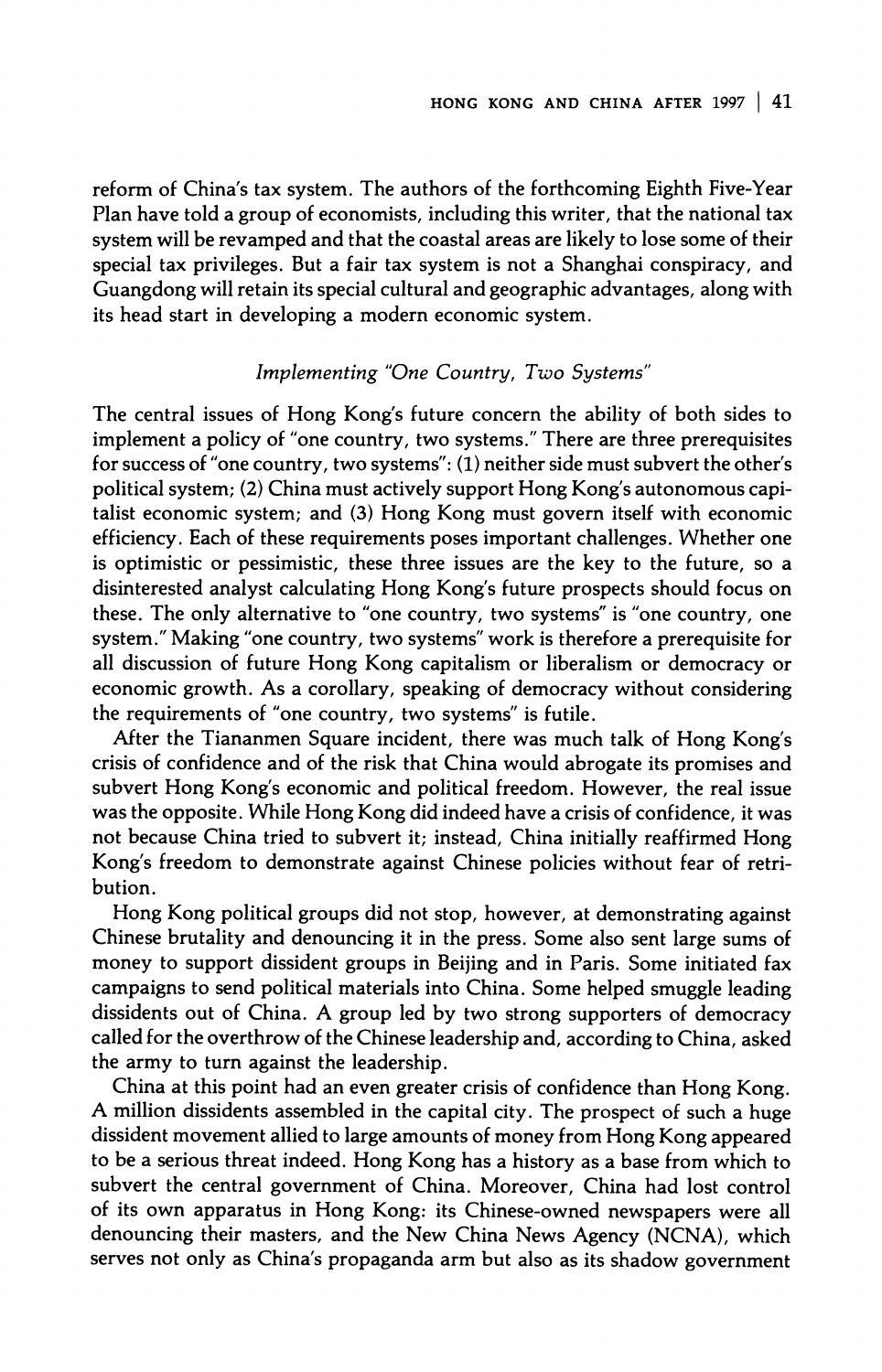**in Hong Kong, appeared to be completely in the hands of dissidents. It was as if Washington, D.C., had been swamped by a million dissidents, who had temporarily immobilized the army, while Manhattan, with all its media and financial power, was threatening to secede and throw its resources behind the rebellion.** 

**China responded to this by disciplining its own people (installing a hardliner at NCNA in Hong Kong and firing newspaper editors) and by warning that Hong Kong would not be allowed to subvert China. It followed up by writing an antisubversion clause into the Basic Law. It specifically warned liberals Martin Lee and Szeto Wah to stop organizing for the overthrow of China's leadership.** 

**These developments sharply polarized Hong Kong opinion. The liberal press denounced China for having the temerity to fire newspaper editors for their political opinions. Liberal politicians denounced the antisubversion clause as an attempt to undermine Hong Kong's autonomy. Much of the British and Britishoriented population took the view that it was their inherent right as citizens of a democracy to send their money and their faxes wherever they pleased, and China's objections were deliberate subversions of Hong Kong's democracy. Martin Lee said he was not trying to subvert China-he was just advocating the overthrow of the Beijing leadership, not the termination of socialism.** 

**China on the other hand took the view that "one country, two systems" meant that each of the two systems had to refrain from subverting the other; that trying to overthrow the leadership was indeed subversion; and that since it was respecting the internal affairs of Hong Kong, Hong Kong has a reciprocal obligation to respect China's internal affairs. China thought it had the right to fire its own newspaper editors, who are paid propagandists, without being accused of interfering in Hong Kong's autonomy. China said that Hong Kong people would be forgiven for protesting in Hong Kong about Chinese policies but could not carry those protests across the border.** 

**The bloodbath of Tiananmen Square made virtually the whole world unsympathetic to Chinese arguments. But suppose that China had sent large amounts of money to Hong Kong groups advocating the immediate overthrow of the Hong Kong government, inundated Hong Kong's fax machines with propaganda advocating the overthrow of the government, organized major political groups around the theme of overthrowing the government, and smuggled revolutionary organizers across the border. Would Hong Kong have accepted this as consistent with the "one country, two systems" policy?** 

**China does retain one right in Hong Kong that Hong Kong does not formally have in China, namely, the right to own newspapers and disseminate other forms of propaganda while attempting to limit capitalist "spiritual pollution" inside China itself. Formally, this is unfair. But the asymmetry derives from Hong Kong's system, which gives everyone the right to own newspapers and express his views. In practice, the asymmetry of rights does not work out unfairly. Since the height of the Cultural Revolution, China has not used its propaganda to undermine Hong Kong, since it has no interest in doing so. The Hong Kong**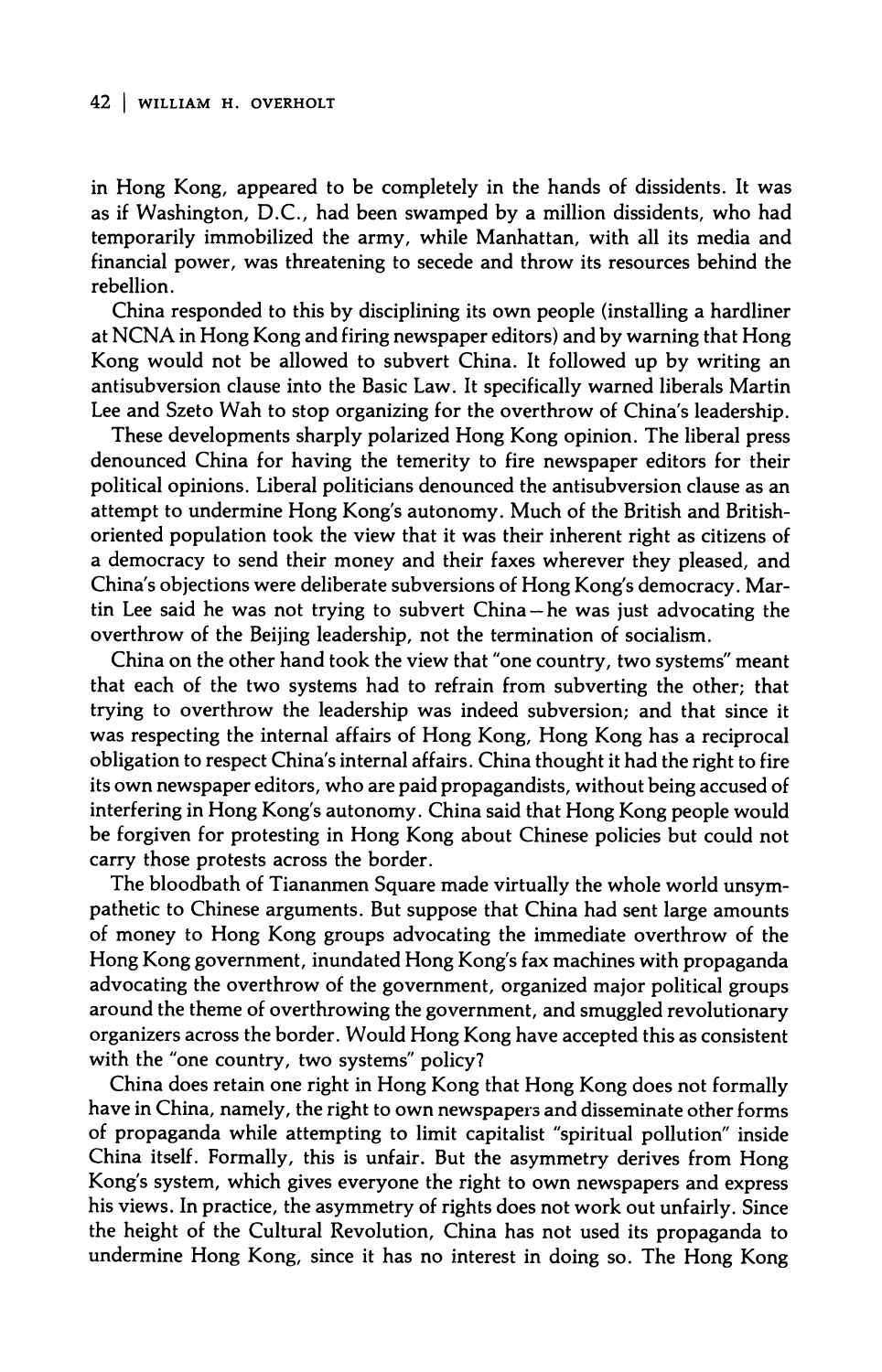**population, with British-level living standards, is not susceptible to China's ideology. In practice, Hong Kong radio and television stations reach a vast audience in southern China, and that audience is totally susceptible to the lure of capitalism.** 

**The essence of the "one country, two systems" approach to Hong Kong's survival is that the two systems that ideologically detest each other must coexist for a long time. This is not unthinkable in the historical context of China's diversity and pragmatism. But it is difficult. It means that China must refrain from intervening against social practices and market consequences that it finds utterly despicable. And it means that Hong Kong has to be a good neighbor to a country that is brutally authoritarian. The real world provides no choices other than coexistence or absorption of Hong Kong into the Communist system.** 

**In this situation, the view of some liberals that they are only exercising their democratic rights in actively subverting the Communist regime amounts to callousness about the fate of Chinese people who have to live in Hong Kong for many years. Most of the leading Hong Kong Chinese democratic "radicals" have foreign passports and therefore are not at risk. And the view that it is a sellout to demonstrate inside Hong Kong but not send money over the border belongs to a fairyland that has no place in real politics; those who have profound commitments to human rights have the right to put themselves at risk but not the right to put large, innocent populations at risk without their consent.** 

**This perspective should guide every discussion of unification. The minimum that such a perspective implies is that Hong Kong must accept that it is under China's sovereignty after 1997 and must not try to compromise that sovereignty. Virtually the whole world has accepted Chinese sovereignty over Hong Kong; there is no alternative. Proposals by Hong Kong politicians or overseas friends of Hong Kong to internationalize the Hong Kong issue fly in the face of Chinese sovereignty. They ensure the maximum nationalistic reaction from China and the consequent defeat of the goals of the sponsors. How would the United States react to a Soviet proposal to internationalize New York?** 

**Many denounced the Hong Kong government for not harboring the Goddess of Democracy propaganda ship; they should consider whether their views are consistent with maintaining "one country, two systems." The Goddess of Democracy may or may not be a good idea, but for Hong Kong to harbor it would be suicidal. The freedom of Hong Kong residents would not be enhanced by suicide.** 

**Likewise, when the press discusses whether people should be prosecuted for using loud hailers without permission (a major local issue in 1990), the central issue should be whether the groups in question are using the loud hailers for purposes that are ultimately consistent with the rule of mutual nonsubversion. Whether the law has been invoked consistently in the past is nearly irrelevant. The relevant issue, aside from the minor one of noise pollution, is enforcement of the rules of "one country, two systems." If the ultimate purpose of an activity is to subvert China, then the government should invoke every archaic law available to suppress it. If not, government should ignore the loud hailers as it does in other cases. It is a sign of the confusion of the times in Hong Kong that one**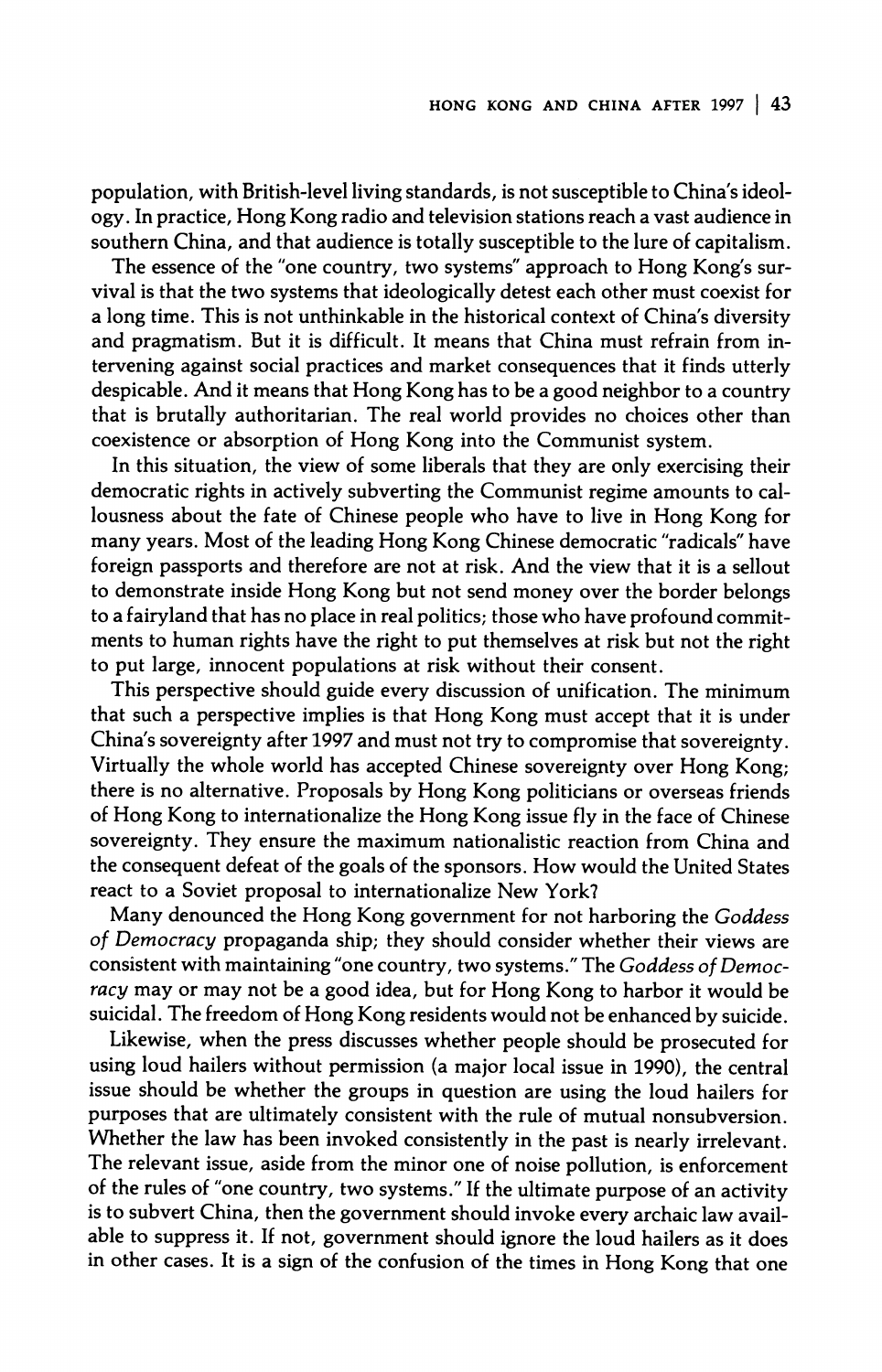**can read dozens of press clippings on this controversy without being able to reach any firm conclusion as to the facts on the central issue. In this as in many other controversies, Hong Kong leaders must start to focus on the central issue.** 

**It is also characteristic of the times that the government gave no clear statement of its policy, if such was its policy, to prosecute a group for using loud hailers because it believed their purpose to be inconsistent with the rule of mutual nonsubversion.** 

**Meanwhile, China's policy may have hardened. In December 1989, Beijing warned, somewhat ambiguously: "When Hong Kong compatriots want to raise opinions to the central government, they should do it through legal channels and in a legal way, such as, through the National People's Congress deputies, or the Chinese People's Political Consultative Conference National Committee members, or submitting a written statement and appealing to the higher authorities. If unsuitable means are adopted to express one's own viewpoints, things might go contrary to his wishes and damage might be brought upon the friendly relationship between the mainland and Hong Kong."2** 

**While it promulgated this Delphic warning, China did not take action against any particular demonstration or editorial criticizing its policies. However, in February 1990, Li Hou, deputy director of the Hong Kong and Macau Affairs Office, warned that the Hongkong Alliance in Support of the Patriotic Democratic Movement in China might be banned after 1997 for advocating the overthrow of China's current leadership. After Hong Kong demonstrations in June 1990 commemorating the Tiananmen Square turmoil, Li Hou explicitly denounced the demonstrations as subversive. This seemed to be a clear reversal of the tolerant policy of a year earlier.** 

**Several significant demonstrations and denunciations were held without Chinese protest. An NCNA representative who read the above paragraph subsequently invited this writer to lunch to assure him that Li Hou was not expressing official policy. Moreover, copies of the two most virulent opponents of the Chinese leadership among major world newspapers, the Asian Wall Street Journal and the South China Morning Post, are circulated free in major hotels in Guangdong and are available at major hotels and elsewhere in Beijing. This means that they circulate widely among the Chinese elite. There seems to be contradiction and change in the Chinese position, and this means that at a minimum there is room for negotiation.** 

**Both sides are in a state of flux and confusion on this issue. They need an explicit understanding. Currently, the Hong Kong government is enforcing an antisubversion rule but not making it public and explicit; this confuses the public. Partly because the issue has not been squarely and publicly faced, the liberal press reports controversial issues without addressing the central concern and exacerbates public anxiety. On their side, some Chinese leaders have moved so far toward a hard line that they are raising legitimate doubts about whether freedom of press and opinion after 1997 will be adequate to sustain informationintensive businesses like regional banking, stockbroking, and publishing, and**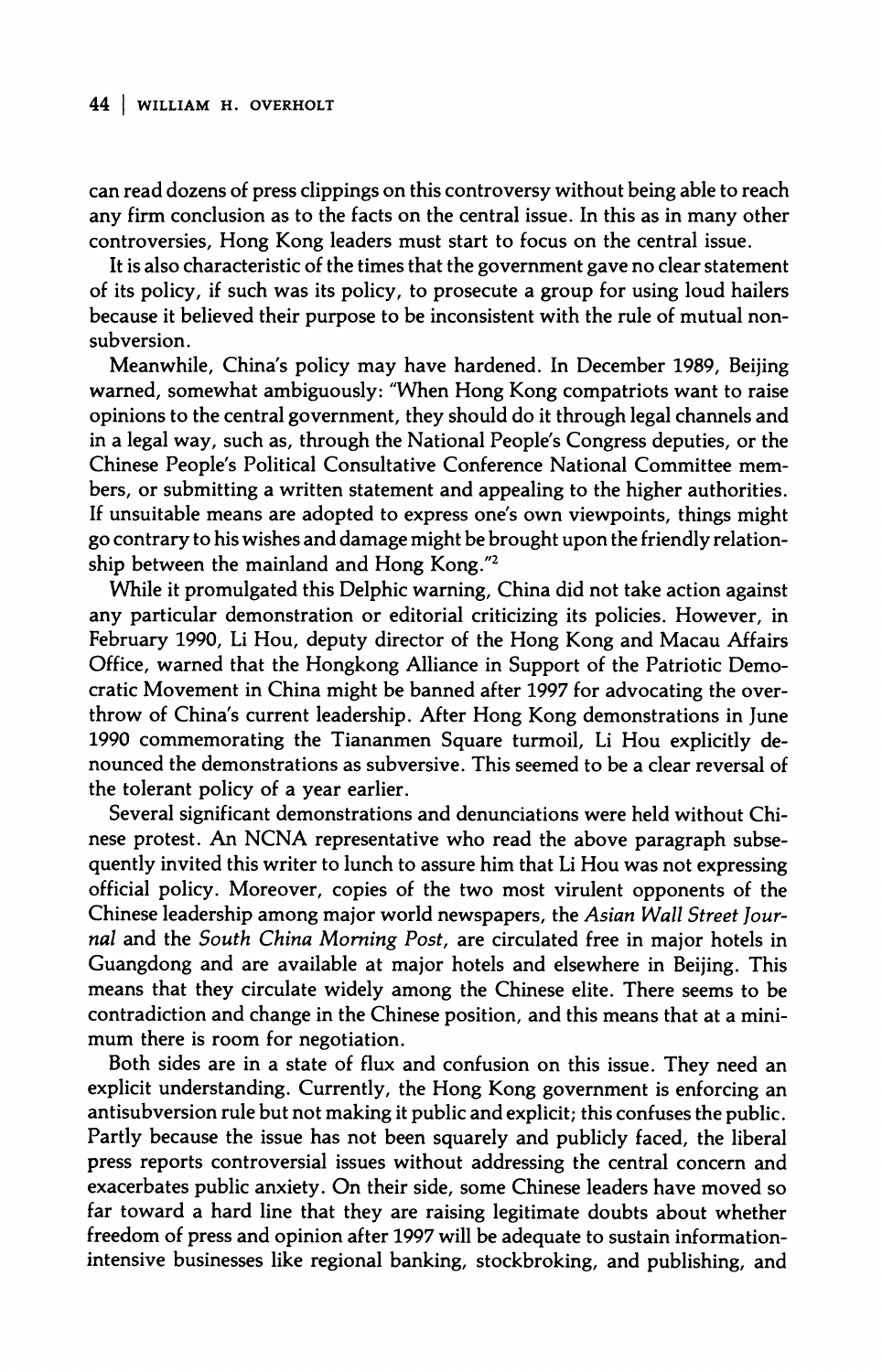**also to sustain a large population of sensitive, opinionated, highly educated individuals who are the principal resource of such businesses.** 

**The Hong Kong government can afford to surface this issue, endure the heat of controversy, and build a public consensus. The Chinese government can afford to take a magnanimous view, as on occasion it does, in the interest of sustaining the confidence and the service industries of Hong Kong. Many Chinese representatives have had great difficulty understanding the necessity to allow public criticism of China in Hong Kong. They need to reflect on the willingness of the Hong Kong government to allow strong public criticism of themselves; this demonstrates that accepting criticism and even demonstrations is a matter of principle. It shows strength, not weakness. If authoritative Chinese officials show understanding of this point and stop asking the Hong Kong government to suppress public criticism of Hong Kong, then Hong Kong's confidence will soar. After post-Tiananmen Square passions have subsided, an explicit, published agreement in principle between Britain and China should not be impossible, although there will always be difficult borderline cases. Whether this is accomplished is the single most important issue for Hong Kong's future, and those concerned about Hong Kong's future should monitor it more closely than any other.** 

**While China has honored its commitment not to subvert Hong Kong better than Hong Kong has honored its obligation not to subvert China, there remain areas of profound concern for the future, most notably in the integrity of Hong Kong's judicial system. In China, the state controls the courts and expects to get the results it wants. In Hong Kong, the state writes the laws, but independent courts administer them and interpret them. Lawyers are accredited by the court, not the state. Hong Kong's economy could not survive a major compromise with China's system, because international firms expect to be able to sue the state, to sue firms belonging to the state without prejudice, and to have complex disputes adjudicated under the final authority of an independent court system. The further China goes toward ensuring the detailed continuation of such a system, excepting national security and foreign-policy issues, the more prosperous Hong Kong will be. The difficulty of dovetailing the two legal systems is compounded by a second difficulty: maintaining the competence of a system of English common law, based on vast archives of centuries of English cases, in a context where the language of the law and of general social intercourse will inevitably be shifting toward Chinese.** 

**So far, neither the Chinese nor the British government has articulated a strategy to deal with these difficulties proactively. The Chinese leaders have ensured that they will have control of foreign affairs and national security, that they will control the court of highest appeal, and that they will have more influence over the process of appointing top-level judges and judicial administrators than would be possible under the British system. The Hong Kong government and legal profession have reacted defensively, sharply criticizing the changes. The Hong Kong Law Society has argued that it must severely restrict access by any outsiders,**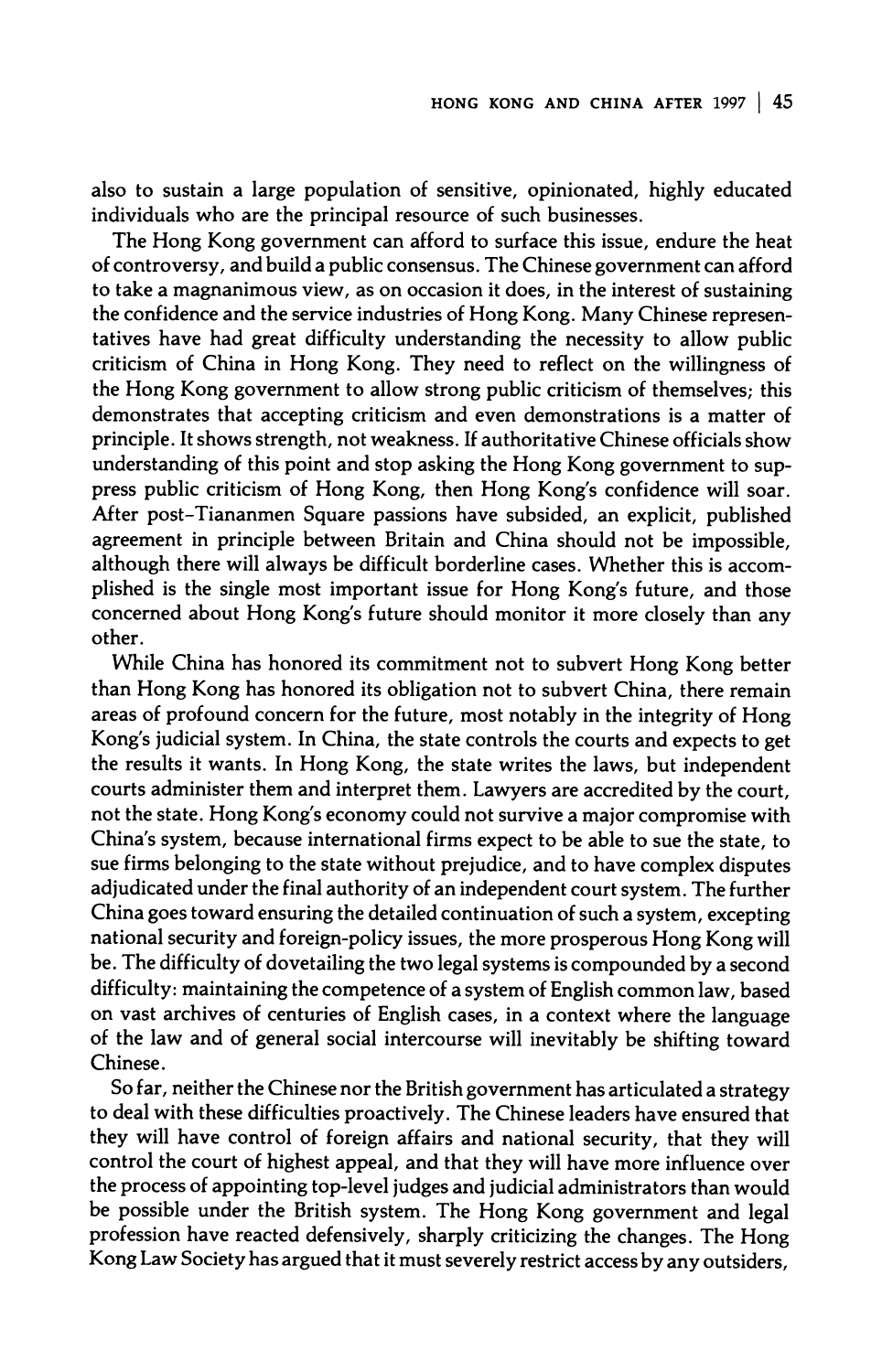**especially Americans, to the practice of law in Hong Kong, lest China use any opening to swamp Hong Kong with its lawyers who would subvert the system. While the Hong Kong government has recognized that the Law Society is heavily motivated by a desire to preserve its members' oligopoly profits, it has bowed to the pressure, at least temporarily.** 

**The resulting standoff is very important. Indeed, the ambiguities thereby created fully justify the widespread efforts of individuals and firms to establish legal domiciles elsewhere. In all probability, no feasible policies would alter the legal uncertainties about 1997 sufficiently for most large companies to keep their legal domicile in Hong Kong. But beyond this there is a risk that real business as well as legal domiciles will migrate unless the degree of uncertainty is limited. Such limitation can be achieved only by abandoning the fortress mentality of Hong Kong's legal system.** 

**Three trends are inevitable. First, a substantial proportion of Hong Kong's lawyers will emigrate or repatriate to Britain. Second, the language of the law will gradually shift to Chinese. Third, lawyers from China will play an increasing role. Current Hong Kong policy seeks to roll back these tides. More sensible policy would attempt to channel them in positive directions. A protectionist Hong Kong legal system, the one created by current policy, will inevitably be weakened and swamped by these trends and will detract from Hong Kong's role as a hub of regional manufacturing headquarters and of the regional services industry. A more enlightened policy could bring an inflow of talented foreign lawyers to offset the current outflow (as is happening in other areas of business). A combination of welcoming Chinese lawyers, setting extremely high standards for them to be allowed to practice, and modest financial assistance to enable the most promising to meet the standards would create the basis for transition to a high-quality legal system dominated by Chinese Western-style lawyers from both Hong Kong and China.** 

**This approach of channeling history's tides rather than opposing them should easily attain the assent and active collaboration of China, which in any case has an interest in expanding its capability to deal with Western legal systems and to obtain highly skilled advice about the refinement of its own legal system. And the proposal is hardly radical; it amounts to facilitating the same process in the legal system that is occurring quite fruitfully in ordinary business.** 

**More broadly, China will have powerful agents of various kinds in Hong Kong: bankers, security officials, political figures, and a wide variety of others. Many of these people are likely to believe that they can improve on the way things are done in Hong Kong. Many will perceive ways in which they think they can further China's interests or those of powerful groups in China by making minor alterations in Hong Kong procedures, or by making minor exceptions to Hong Kong rules. Without a firm policy to the contrary and strong enforcement measures, such efforts can undermine Hong Kong very quickly, even if unintentionally. China has taken some measures to discipline its business operations in Hong**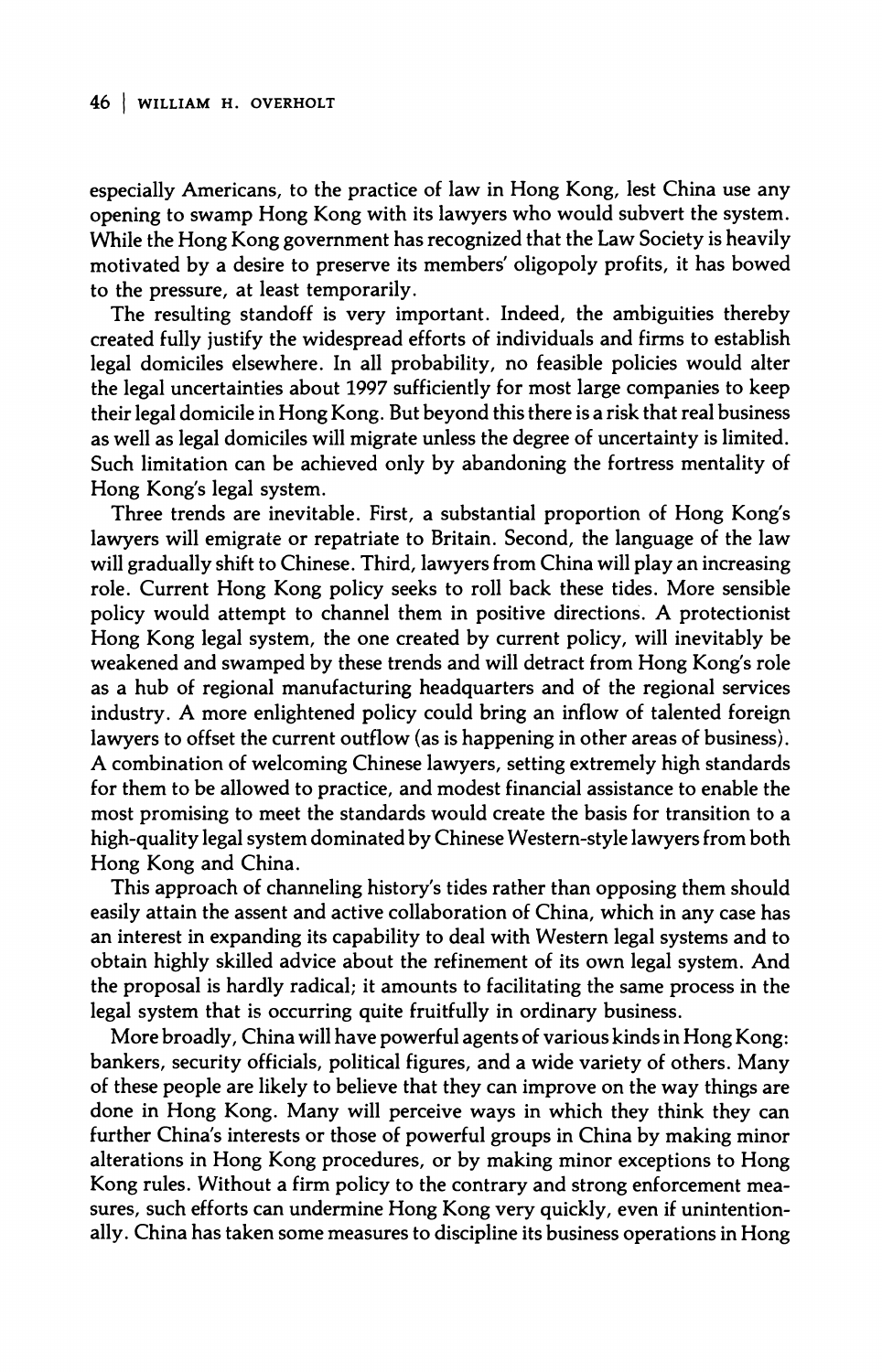**Kong. This is auspicious. China should indicate its intention to continue to insist that all its representatives respect the Hong Kong system.** 

**To take the extreme case, Hong Kong residents fear a Chinese military presence. It is foolish for Hong Kong officials to argue against a Chinese military presence in Hong Kong, since no self-respecting regime would accept a rule excluding its military from a vitally important territory and the most strategically important port of all China. It is not in Hong Kong's interest for the Hong Kong government to propose such a rule. But, having established its nationalistic right, China could enhance the prospects for "one country, two systems" by indicating that in normal times such a force would be small, elite, and rigorously limited in its authorized activities.** 

**If political coexistence is the most important issue, economic coexistence is a close second. Hong Kong's capitalism and China's socialism are radically opposite, yet the two are inextricably connected. Hong Kong businesses employ far more workers in China proper than in Hong Kong itself. Most foreign investment in China comes from Hong Kong. One-quarter of China's trade squeezes through tiny Hong Kong.** 

**The problem of "one country, two systems" in economics is more subtle than in politics. Hong Kong's successes are inherently subversive of much of the rigidity of China's socialism. But China acknowledges that it has benefited from this "subversion." Many of China's legal and market-oriented economic reforms are based on lessons learned from Hong Kong, and China freely acknowledges that Hong Kong benefits its economy. The price that China pays for these benefits is that Guangdong will always be one step ahead of the rest of China and Hong Kong will always be several steps ahead of Guangdong. Put another way, Hong Kong will always appear a bit economically subversive of China. To avoid killing the golden goose, China must deal with this "subversion" primarily by policing its own side of the border. It must not consider Hong Kong economically subversive if all Hong Kong does is to set an example of success. China's acceptance of the Hong Kong system demonstrates that to a large degree China understands and accepts this view.** 

**In the future, a corollary will be equally important. When China is policing its own side of the border, it will have to do so in a way that does not disrupt the increasingly substantial operations of Hong Kong companies. This means that policy changes affecting Hong Kong investors must be made gradually and consistently - not so easy a lesson for a regime that frequently tries great experiments and suddenly changes its mind. But it is noteworthy that neither the turmoil of May-June 1989 nor the subsequent reversals of political and economic policy disrupted major Hong Kong investments in southern China.** 

**In turn, Hong Kong must fully accept its role as an outpost of southern China. When its policies will have far-reaching consequences for China, Hong Kong must voluntarily coordinate its decisions with Beijing. There are natural limits to autonomy, and Hong Kong will have to recognize these. The proposed new**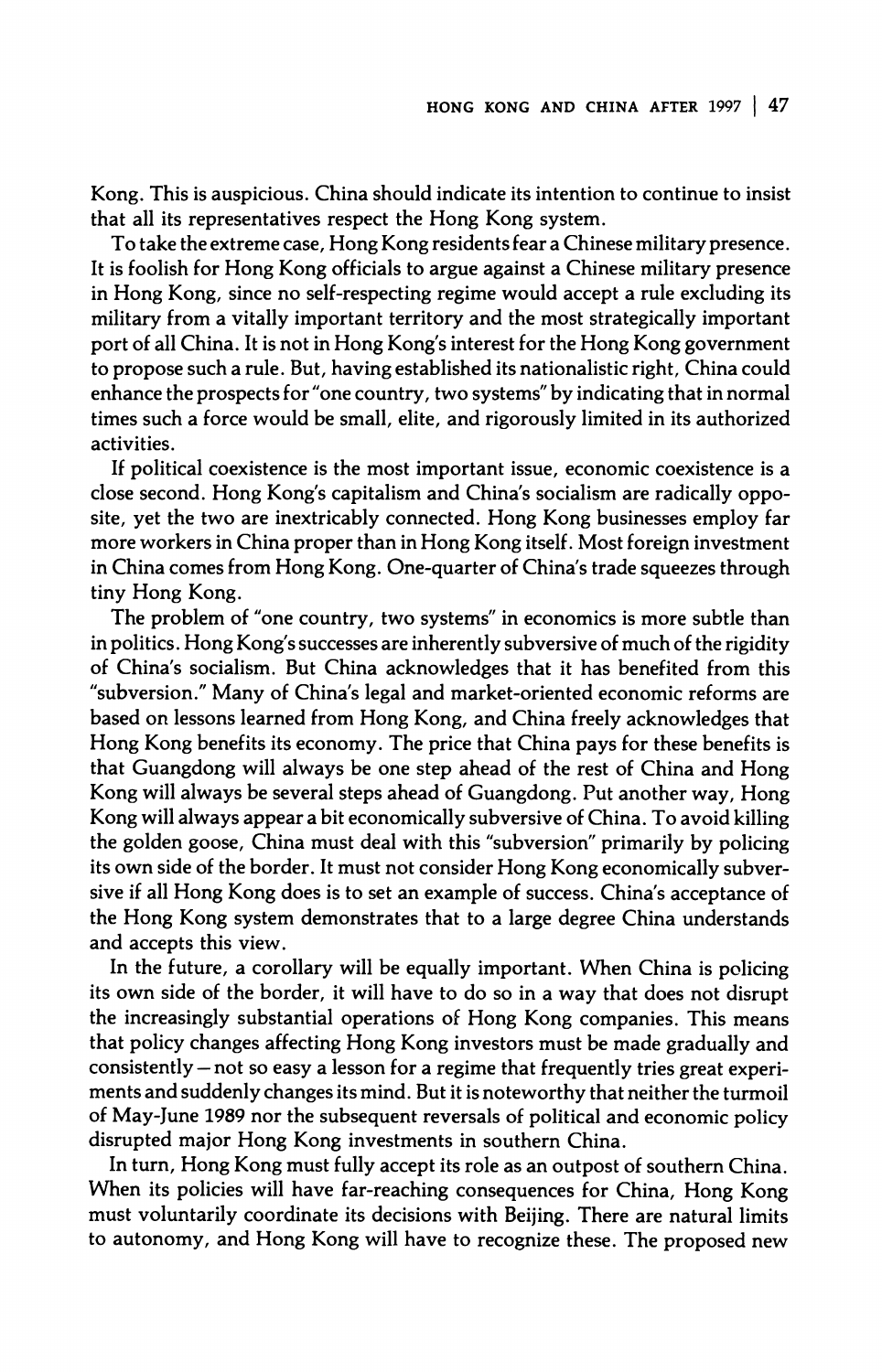**airport is an obvious example. This huge project would affect the development of southern China's transportation system for at least two generations and affect China's credit ratios for one generation. The financial markets will refuse to support a deal China has not endorsed, so it can exercise a veto without doing anything. Such interdependence transcends the legal niceties of promised autonomy. Failure to recognize and cope with this can only lead to financial and political embarrassment for Hong Kong and to bitter but inappropriate recriminations about "interference." What raises concern for the future is that success in such regional ventures requires a level of mutual balance and respect that will take great effort to achieve and is little evidenced today.** 

**These aspects are important, but one will be decisive: China will have to police its own system as it affects Hong Kong. If subsidized mainland firms are allowed to undercut Hong Kong companies or if mainland political clout is used to subvert the Hong Kong decision-making process, than all the effort to create a "one country, two systems" model will have been in vain.** 

**Among sophisticated observers, this is most commonly regarded as the Achilles' heel of "one country, two systems." When a senior official of a major Chinese company writes to the government demanding an increase in telephone rates, bypassing normal channels in an apparent effort to obtain by political clout what the company board could not obtain through normal procedures, the Hong Kong system shudders. When political influence in Beijing seems to be the primarily consideration in allocating airline routes, then Hong Kong business becomes fearful. So far, the integrity of the system is largely intact. But whether it can remain so is the second key question in Hong Kong's future.** 

## **Improving Hong Kong-China Relations**

**These proposed policies can be successfully negotiated only in an atmosphere of considerable confidence and amity between Hong Kong and China. To date, both sides have been too fearfully defensive to adopt fully constructive negotiating postures. Much of the British community, and of the Hong Kong Chinese community that has most assimilated British mores, reacts to any cooperative approach to Beijing, or any adaptation to Beijing's way of doing things, as a "sellout." Much of the international press parrots this attitude, particularly since the Tiananmen Square incident. Government officials are applauded, and applaud one another, when they outspokenly make decisions without consulting China and then announce loudly to the press that they have done so, as was the case when the Hong Kong government announced that it would finance the new airport itself. While this is psychologically understandable, it does not contribute to the patterns of respect that are the only way Hong Kong can maintain its freedoms as well as its prosperity.** 

**A friendly, consultative approach based firmly on an understanding that Hong Kong is a part of southern China and can succeed only as an integral part of southern China's economy has some hope of success. Reasonable analysts can**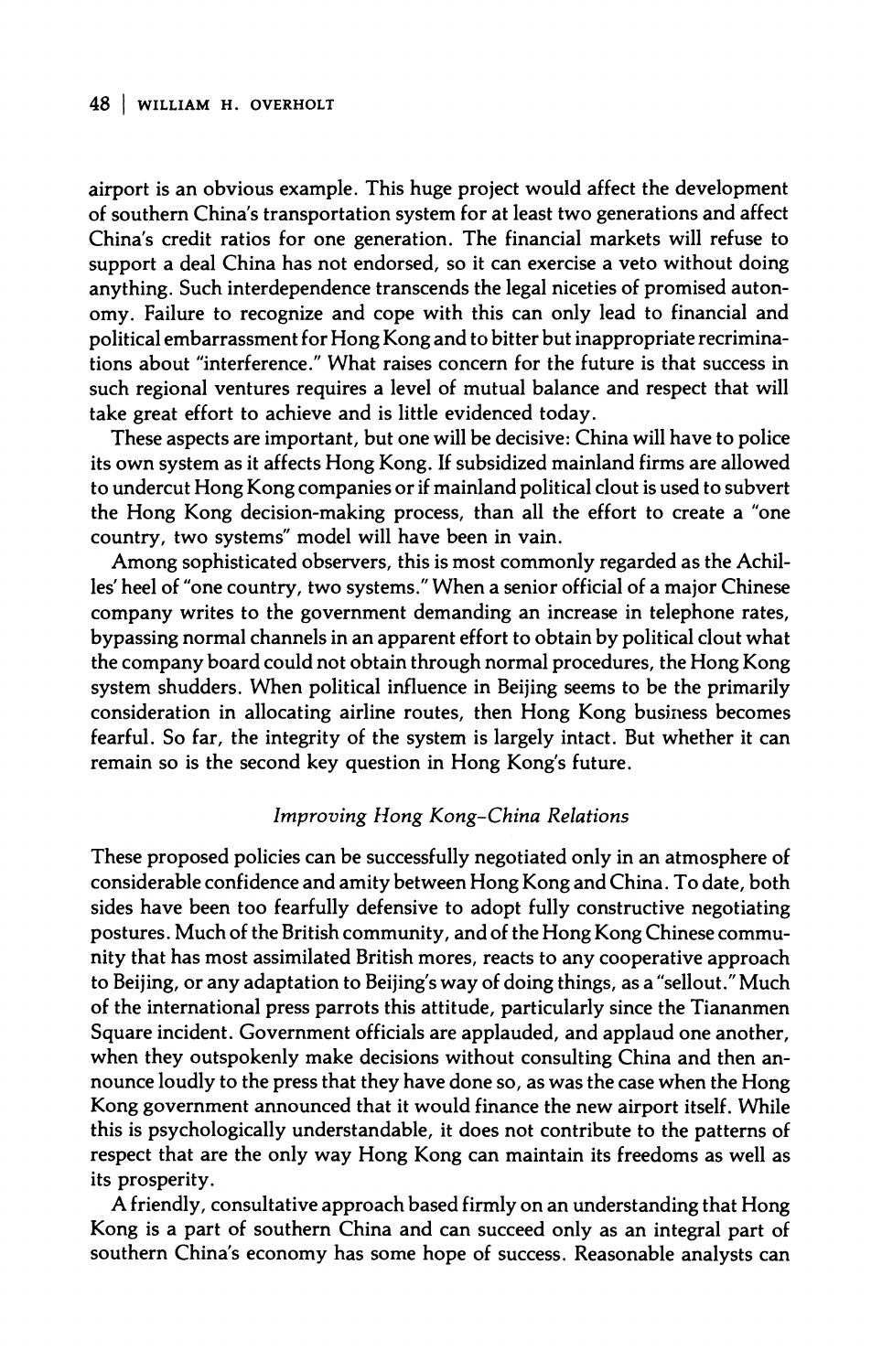**disagree on the chances of success, though some chance exists. But a confrontational relationship between Hong Kong and China has no upside.** 

**Policy toward Hong Kong since Tiananmen Square has been defensive rather than constructive. Chinese officials have understandably spoken out against Hong Kong subversion but have been less eloquent in taking positive initiatives. Ritualized reassurances are not enough. They understandably denounced the Hong Kong government's unilateralism regarding the airport but only later balanced this with an acknowledgment that Hong Kong needs an airport. They still should acknowledge that its government has demonstrated for decades a superb capability in managing such projects.** 

**China can afford to shift from a posture of defensive threats to one of firm but supportive management. China holds all the cards. It can kill an airport with a whisper or even with silence. It can change the political and economic mood in Hong Kong with a few curt sentences. It should begin actively to build the kind of Hong Kong it wants rather than just denouncing what it does not want.** 

## **The Burden of Autonomy**

**Assuming that China gives Hong Kong the high degree of autonomy that it has promised, will Hong Kong be able to cope with it? The Hong Kong debate has generally been conducted on the assumption that autonomy, democracy, and a high rate of economic growth are all connected. In proper circumstances, as in modern Japan, they can be. But self-rule can also bring self-indulgence, and a degree of democracy can also mean a degree of populism that impedes proper economic management. One does not have to be an ultraconservative to look across the South China Sea to the Philippines and fear the consequences of populism there.** 

**The Asian countries that have achieved high growth have generally done so under strong leadership-Lee Kuan Yew, Park Chung Hee, Chiang Kai-shek, Chiang Ching-kuo, and in Hong Kong's case a firm British governor. Thailand, a partial exception, achieved takeoff only during the years of stronger leadership under Prem Tinsulanonda in the 1980s and suffered serious problems from populism between 1973 and 1976. Some of these problems recurred during 1988-90 and stimulated the coup of February 1991.** 

**Hong Kong shows no signs of producing a strong leader, and China is unlikely to encourage a strong local leader. While Hong Kong is full of highly educated managers and other talented people, so is the Philippines. So far, good sense and stability have largely prevailed. Both Britain and China have sought to create a post-1997 Hong Kong that is elitist rather than populist. But there are signs of self-indulgence that need to be watched.** 

**The Law Society's successful campaign in 1989-90 to prevent American law firms from hiring Hong Kong lawyers and providing advice on Hong Kong law was potentially destructive of Hong Kong's progress in becoming the headquarters of a booming regional service economy. Moreover, the intemperate xenopho-**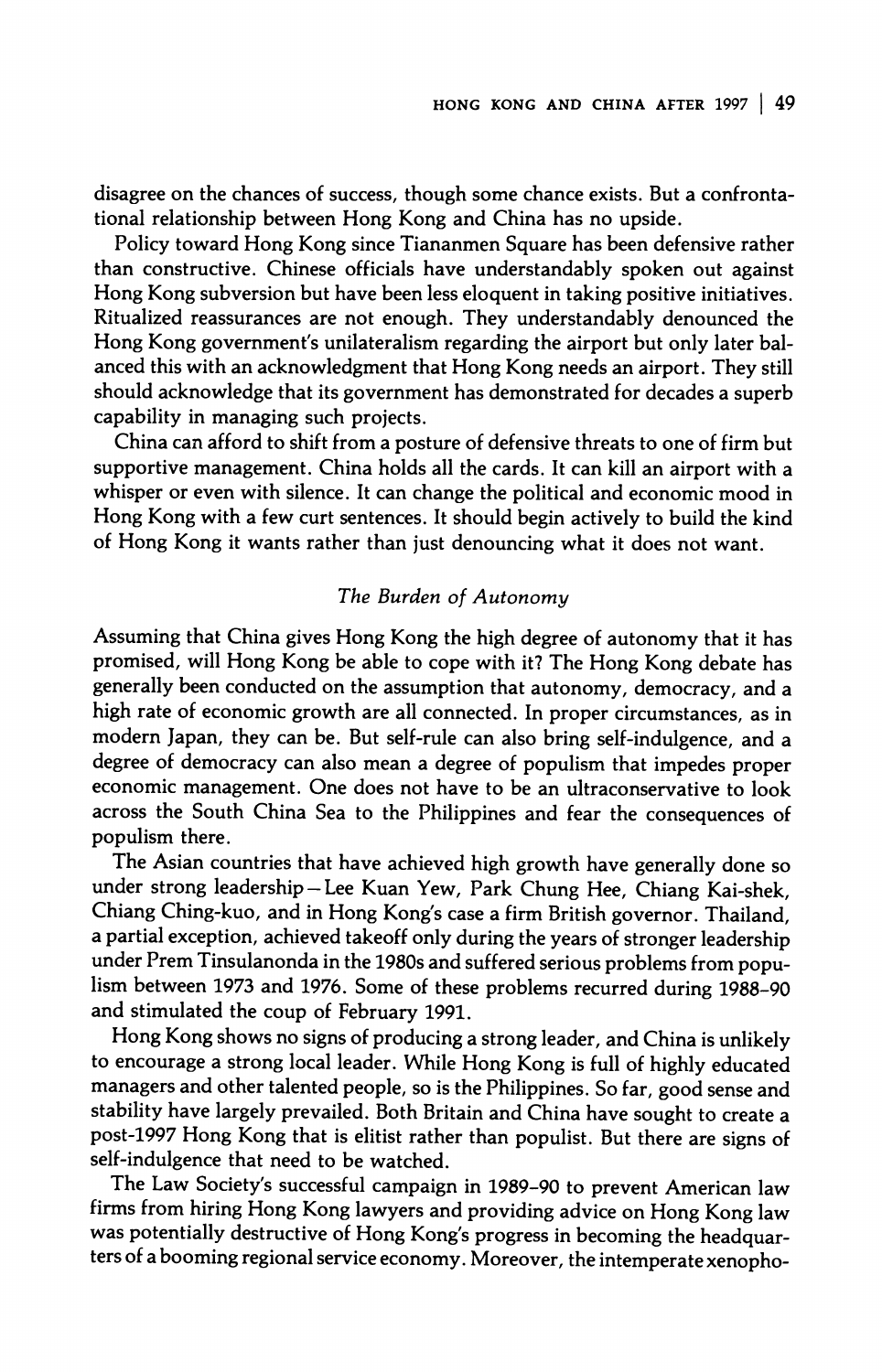**bia of that campaign was if anything more disturbing than its outcome. Doctors and nurses are inclined to follow the lawyers' example. Facing a shortage of nurses, Hong Kong's nurses have nonetheless campaigned against acceptance of foreign nurses. When Hong Kong doctors proved insufficient to care for Vietnamese refugee camps, they nonetheless campaigned fervently against entry of highly skilled Belgian and French doctors on the ground that lacking Commonwealth certification, the latter were technically unqualified.** 

**Second, the ability of local teaching groups to abort efforts to raise Hong Kong's standard of English by effectively freezing out native English speakers is equally disturbing. It is perhaps unfair but nonetheless true that the economic future of Cantonese-speaking Hong Kong lies largely with English and Mandarin (with Japanese increasing). The subtle populist resentment of this unfair fact of international economic life increasingly impedes the ability of international firms to get their work done efficiently, and now interest groups are presenting formidable obstacles to reform of the system. Executives find that employees trained in China are far better prepared and far more willing to improve their standard of English than locally trained people. Continuation of this trend would do more than anything else to diminish Hong Kong's competitiveness vis-a-vis Singapore.** 

**Third, the ability of the police and civil service to hold an increasingly autonomous government to ransom for inflationary benefits may be greater than under a relatively secure British administration. The unwillingness of a fearful Hong Kong administration to confront excessive civil service wage demands sets a standard that the private sector must follow and is perpetuating a serious inflation that threatens Hong Kong's competitiveness.** 

**These trends contain two potential dangers. One is that domestic interest groups could steadily erode Hong Kong's competitiveness by pursuing narrow concerns at the expense of broader economic progress. In doing so, they would also undermine its stability as the mentality of narrow interests spreads, bringing disorder as well as inefficiency. The second is that such a development could lead**  to a decisive intervention by China - with considerable support from aggrieved **groups in Hong Kong. This is far from an urgent danger, but it bears watching.** 

**Along with self-indulgence, the second risk of autonomy is immobilism. A Hong Kong government dominated by the business elite, as it has been designed to be, could be paralyzed by competitive efforts to curry favor with China and avoid any policies that would antagonize it. Likewise, any Hong Kong government could be paralyzed, as much of China's government is, by strong interventions from a Communist leadership that frequently changes its mind. The need for Hong Kong authorities to be able to act is one of the most important reasons for China to encourage free-wheeling debate and vigorous political competition, even when some aspects of that debate and competition may be unpleasant.** 

**Hong Kong will not survive an extended bout of either self-indulgence or immobilism. Its internal stability results from rapid economic growth based on stern economic priorities and rapid decisions. And its usefulness to China as an**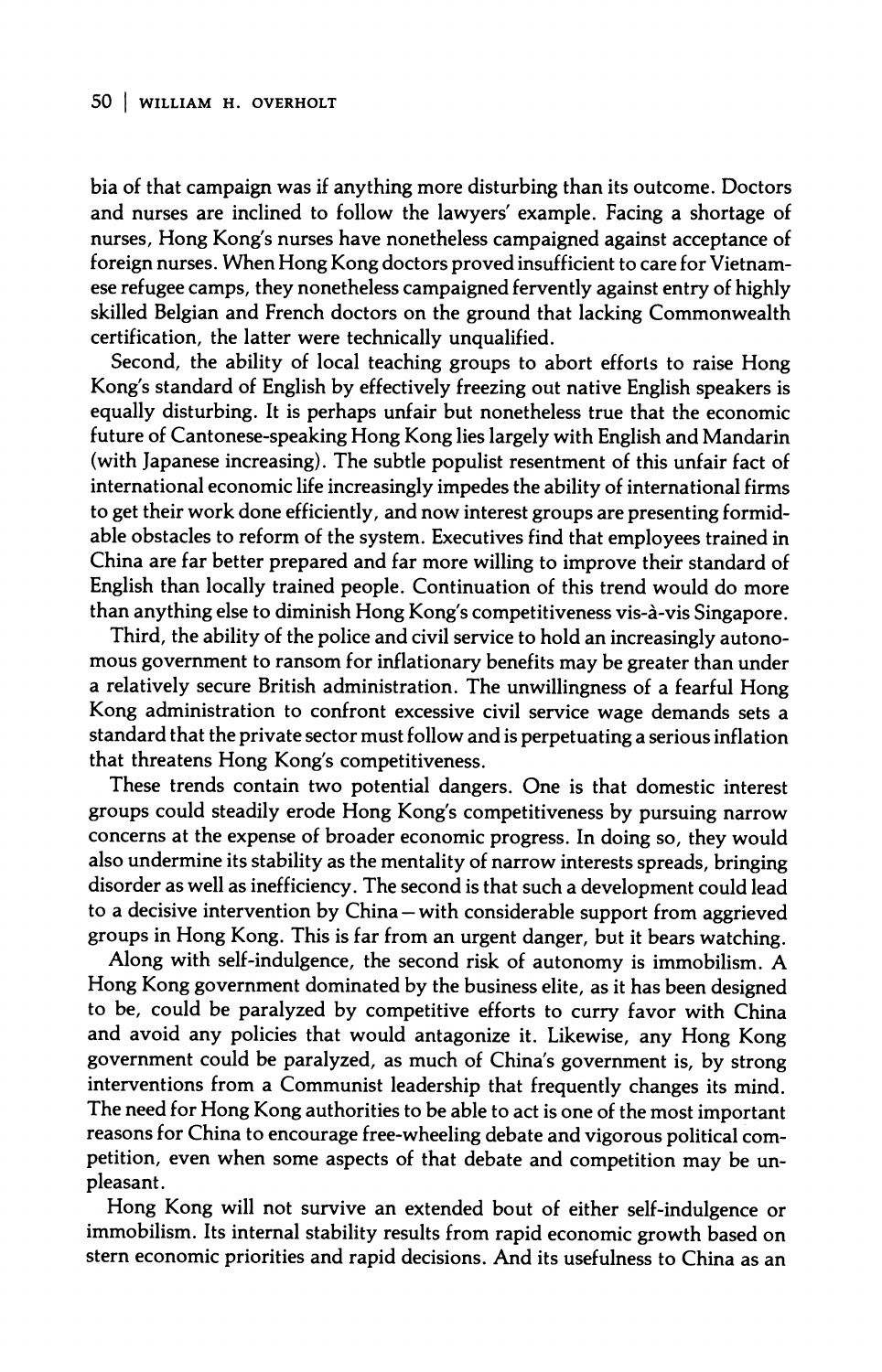**autonomous entity derives exclusively from its economic utility. Politically, Hong Kong is a thorn in China's side; its survival depends on continued economic dynamism. For this reason, it is good indeed that the Hong Kong system has been designed around a strong chief executive. It is essential that the decision-making process be designed for efficiency, not just for local autonomy and convenience. What remains to be seen is whether China will endorse a strong, locally oriented chief executive who is a product of the Hong Kong system and will act firmly in its interest.** 

## **Prospects for Hong Kong**

**The thrust of this argument has been that the concerns most often expressed about Hong Kong's future do not stand up in light of the evidence. On the other hand, there are valid concerns as to whether both sides will do what is necessary to make "one country, two systems" work and to make autonomous government function. Whether one is optimistic or pessimistic about the areas of concern, it should be possible to agree on what they are: political coexistence, economic coexistence, constructive engagement, successful autonomy, and governmental effectiveness.** 

**In the meantime, some noteworthy trends will vitally affect Hong Kong's prospects. First, Hong Kong's economy retains a vitality that leaves little doubt that its standard of living in the year 2000 will exceed Britain's.** 

**Second, regardless of any Chinese action, uncertainty over its attitude toward the legal system will be sufficiently great to cause large-scale continued migration of company domiciles and individuals out of the territory. Hong Kong will never be so attractive politically as it is economically. The failure to distinguish political from economic prospects has caused much fruitless debate. Hong Kong's destiny is to be an economic utility of China that will provide the minimum freedom necessary to make the economic magnet work; that minimum should keep Hong Kong a relatively free as well as prosperous place to live. But Hong Kong will never be a thoroughgoing democracy and has never had any prospect of being one. Concomitantly, educated people will always seek foreign passports-and China's interest will be better served when it recognizes that people are more likely to remain if they have their foreign passports.** 

**Third, China has had the most successful economic reform in the history of the Communist world. Even after Tiananmen Square, it has not abandoned economic reform; indeed, it is gearing up for another major wave of reform. The income gains of the 1980s reforms were so spectacular that popular demand for further reform is overwhelming. This is auspicious for Hong Kong.** 

**Fourth, the outstanding Chinese record of honoring international agreements remains intact, and China's self-interest leans overwhelmingly on the side of interpreting the agreements about Hong Kong in ways that are favorable to Hong Kong. Moreover, China understands this.** 

**Fifth, Hong Kong continues to be given effective management control over**